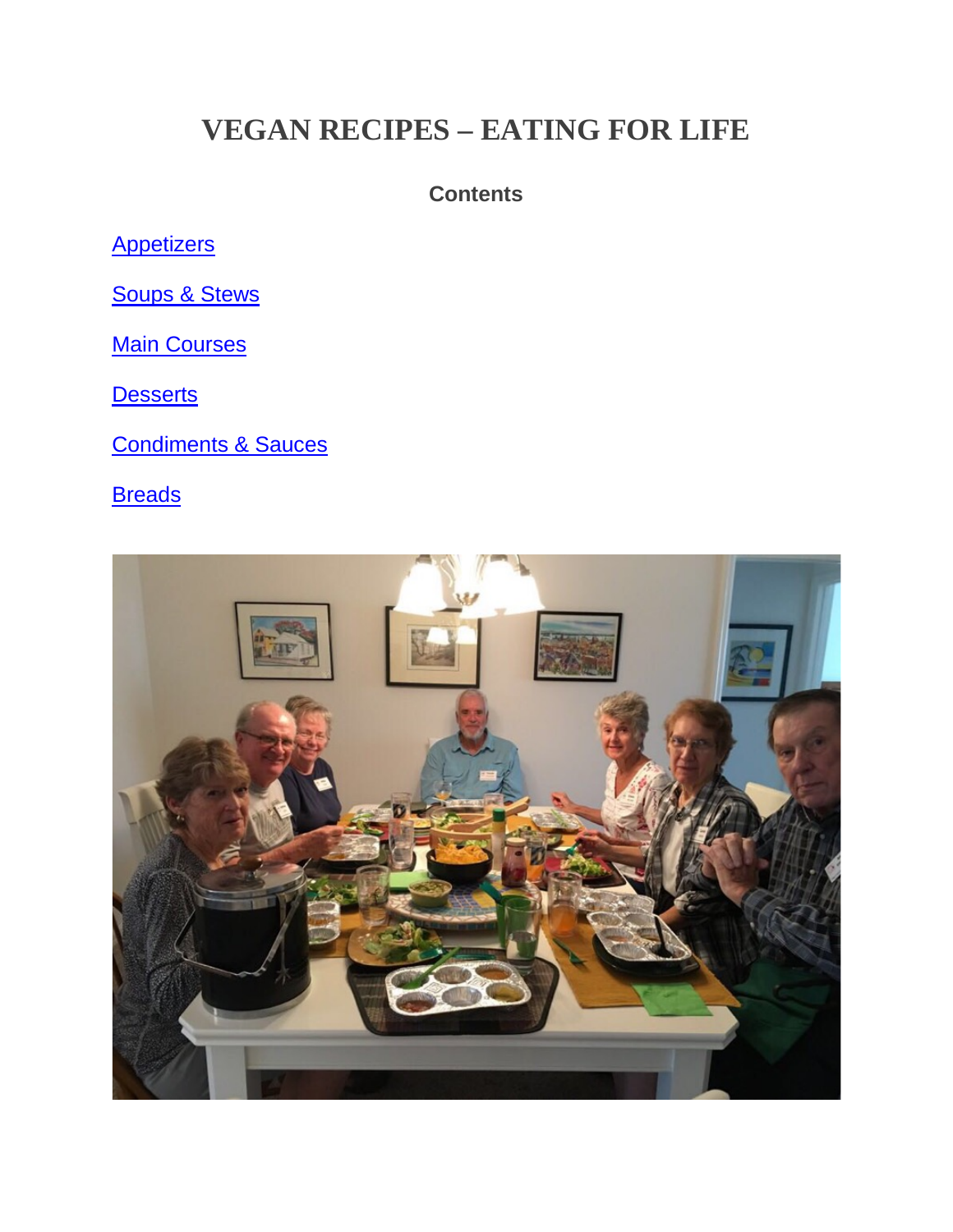### <span id="page-1-0"></span>**Soups & Stews**

### **African Peanut Sweet Potato Stew (from Vegangela.com website)**

Prep time 10 mins | Cook time 45 mins | Total time 55 mins

This delicious vegan and gluten-free stew is made of pantry staples. It's hearty enough to hold-up on its own, or serve it with rice or quinoa and get more servings out of it.

Recipe type: Main Cuisine: African Serves: 4

#### Ingredients:

- 2 tablespoons olive oil
- 1 medium onion, very finely minced
- 3 cloves garlic, finely minced
- 1 tbsp fresh minced ginger
- $\cdot$   $\frac{1}{2}$  tsp crushed red chili pepper
- $1 14.5$  oz (400 g) can crushed or diced tomatoes
- $\frac{1}{2}$  cup peanut butter (or almond or sunflower butter)
- 1 tsp dried coriander (optional)
- 2 cups vegetable broth (or water)
- 1 medium sweet potato (about 1 lb), peeled and diced
- 1 can kidney or black beans, drained and rinsed
- 1  $\frac{1}{2}$  cups frozen peas (or frozen/canned corn)
- 2 cups hearty leafy greens (spinach, arugula, kale, collard)
- Salt and pepper

Instructions: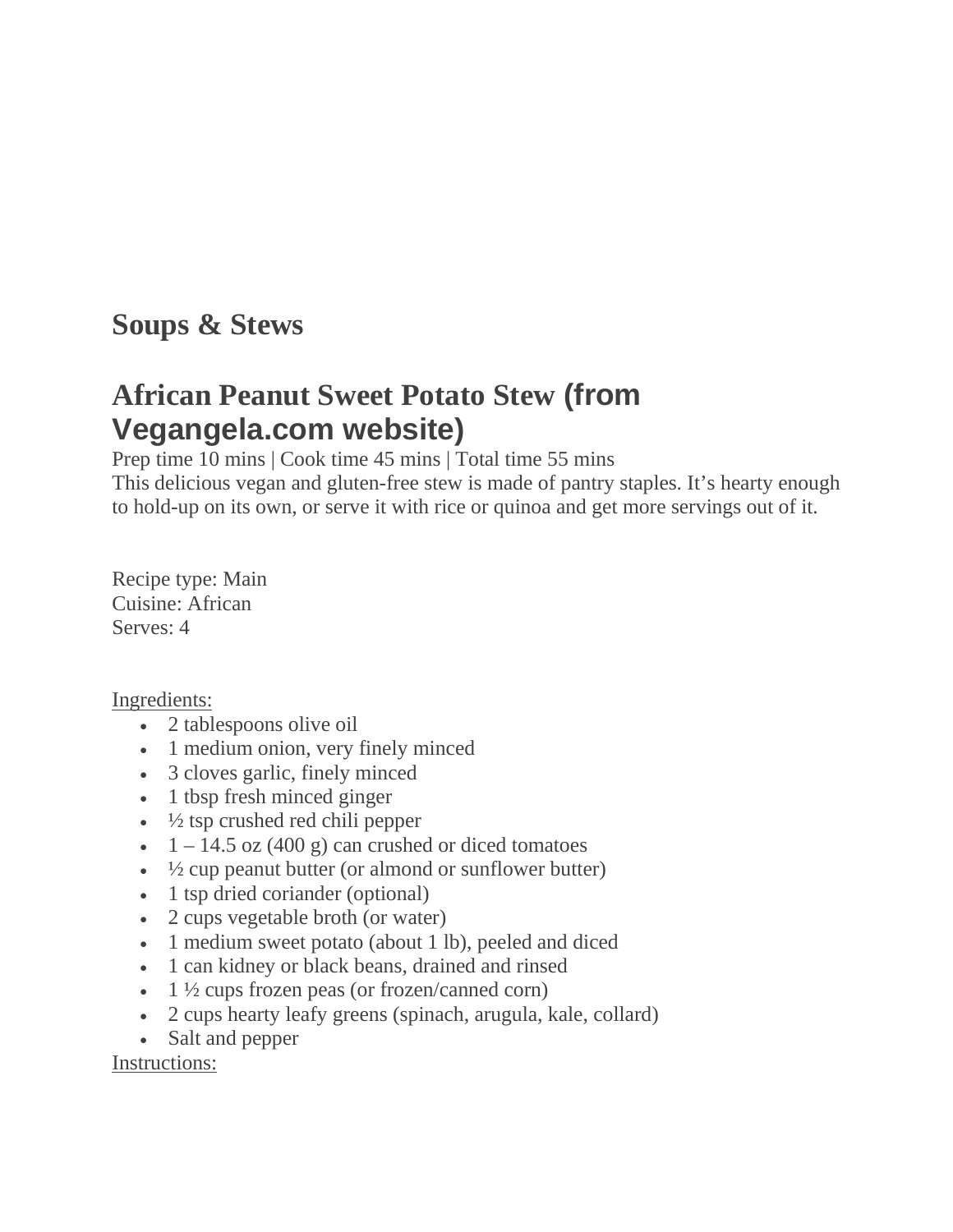- 1. If you're using a can of diced tomatoes, blend them along with their juice for a few seconds in the food processor or blender, just to break them up.
- 2. Heat the oil in a large pot or Dutch oven over medium heat. Add the onion and cook until soft but not brown, about 10 minutes.
- 3. Add the garlic, ginger and chili and cook for about 5 minutes to soften.
- 4. Add the tomatoes, stir to combine then add the peanut butter (and coriander, if using), stirring it in until smooth.
- 5. Stir in the broth add sweet potatoes. Cover the pan and simmer until the sweet potatoes are tender but not falling apart, about 15 minutes.
- 6. Add the black beans, peas/corn, greens and cook until the beans and peas/corn are heated through and the greens are wilted.
- 7. Season with salt and pepper, and add additional crushed chili flakes, as per your heat preference.

Notes: Adapted from <http://www.sunbutter.com/recipes-African-Stew>

# **Creamy Cashew Butternut Squash Soup**

INGREDIENTS:

- 3 tablespoons olive oil or unsalted butter
- 1 large onion, peeled and finely chopped
- $\cdot$  1 cup (150 grams) raw cashews
- 1 clove garlic, finely chopped
- 1 large butternut squash (about 2 pounds), peeled and cut into 1/2-inch dice
- 5 cups vegetable or chicken stock, plus additional (optional)
- 2 tablespoons minced fresh ginger (or substitute 2 teaspoons ground ginger)
- 2 teaspoons ground cumin
- 2 teaspoons ground coriander
- 1 teaspoon curry powder
- 1 teaspoon ground turmeric
- Kosher salt and freshly ground black pepper to taste
- 1 cup coconut milk, plus additional (optional)
- 1 sprig fresh rosemary

Nutritional Information: Nutritional analysis per serving (6 servings) 286 calories; 18 grams fat; 2 grams saturated fat; 0 grams trans fat; 11 grams monounsaturated fat; 2 grams polyunsaturated fat; 29 grams carbohydrates; 5 grams dietary fiber; 5 grams sugars; 6 grams protein; 12 milligrams sodium

### PREPARATION:

1. In large stockpot or Dutch oven set over medium-high heat, warm the olive oil until shimmering. Add the onions and cook, stirring, until they begin to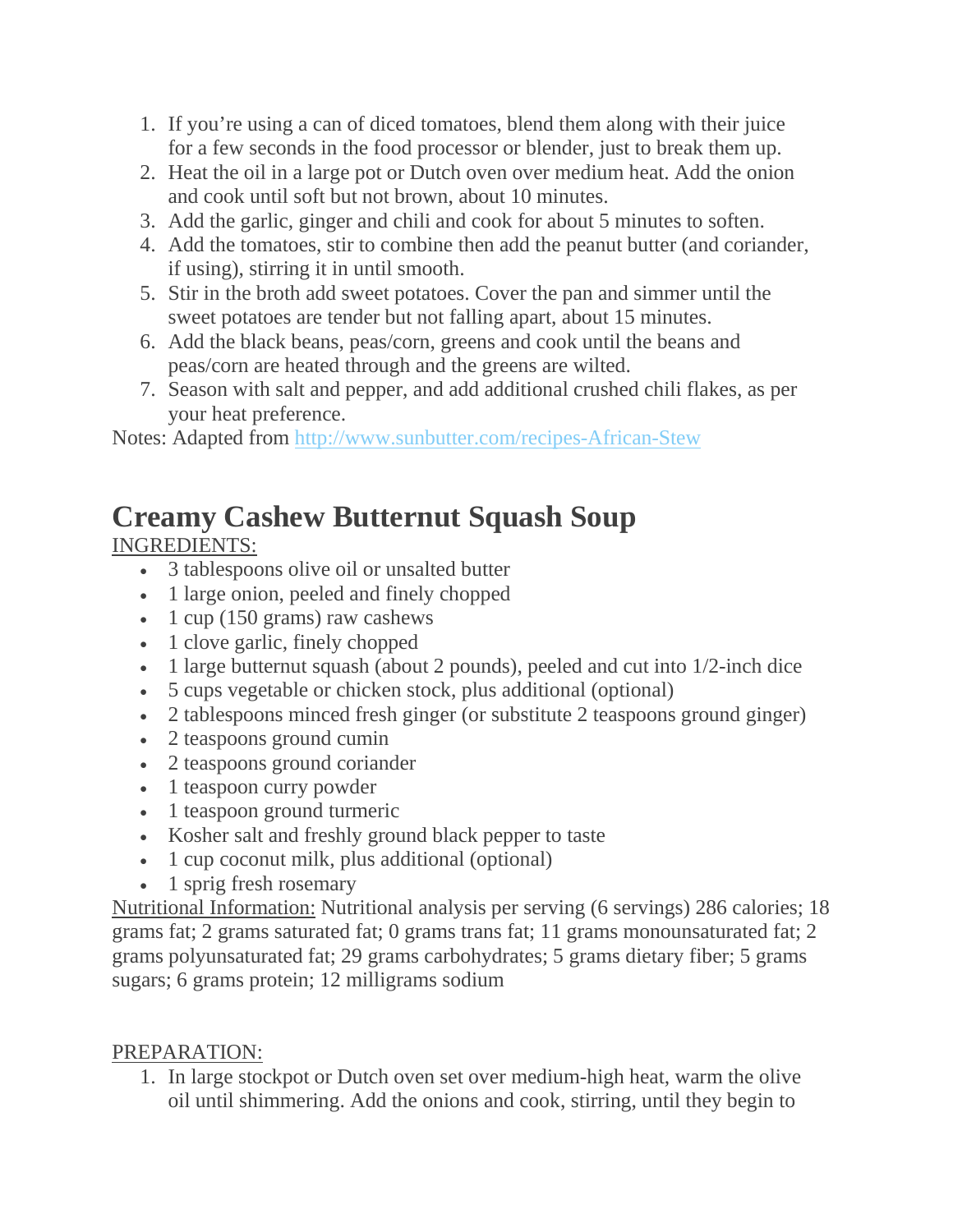soften, about 5 minutes. Add the cashews and cook, stirring, until the onions are translucent and the cashews have slightly browned, about 3 minutes. Stir in the garlic and cook for 30 seconds. Add the squash, broth, ginger, cumin, coriander, curry powder, turmeric and stir to combine. Season to taste with salt and pepper, and bring the soup to a simmer. Reduce the heat to low, cover the pot, and cook the soup until the squash is easily pierced with a knife, 20 to 25 minutes. Uncover the soup and let it cool for 15 minutes.

- 2. Starting on slow speed and increasing to high, purée the soup in small batches, in a blender until smooth. Place a towel over the top of the blender in case of any splatters. You can also use an immersion blender (let the soup remain in the pot), but it will take longer to purée until smooth.
- 3. If using a blender, return the soup to the pot, add the coconut milk and rosemary sprig, and cook over low heat, covered, until slightly thickened, for about 15 to 20 minutes. Serve immediately or refrigerate until ready. If serving the soup later, while reheating the soup, thin it out with more broth or coconut milk until the desired consistency.

# **Gazpacho**

Serves 6

Ingredients:

- 6 medium fresh tomatoes, cored and diced
- 1 medium red onion, diced finely
- 2 medium cucumbers, peeled, seeded and diced
- 1 large red bell pepper, seeded and finely diced
- $\cdot$   $\frac{1}{2}$  cup fresh lemon juice
- $\cdot$   $\frac{1}{4}$  cup tamari
- 2 tablespoons hot sauce (I suggest starting with one tablespoon and then determining how much more depending on how hot you like it.)
- $\cdot$   $\frac{1}{2}$  teaspoon sea salt
- 1 cup fresh or frozen corn kernels
- $\cdot$   $\frac{1}{2}$  cup fresh finely chopped cilantro
- $\cdot$   $\frac{1}{2}$  cup finely chopped fresh basil
- $\cdot$   $\frac{1}{2}$  cup finely chopped parsley

#### Directions:

- 1. Combine the diced tomatoes, onion, cucumbers, and bell peppers in a large bowl.
- 2. Add the lemon juice, tamari, hot sauce and salt.
- 3. Put half of the mixture into a blender and blend for 30 seconds on medium speed until finely textured.
- 4. Combine the blended mixture with the disced mixture and add the corn. Stir in the cilantro, basil, and parsley.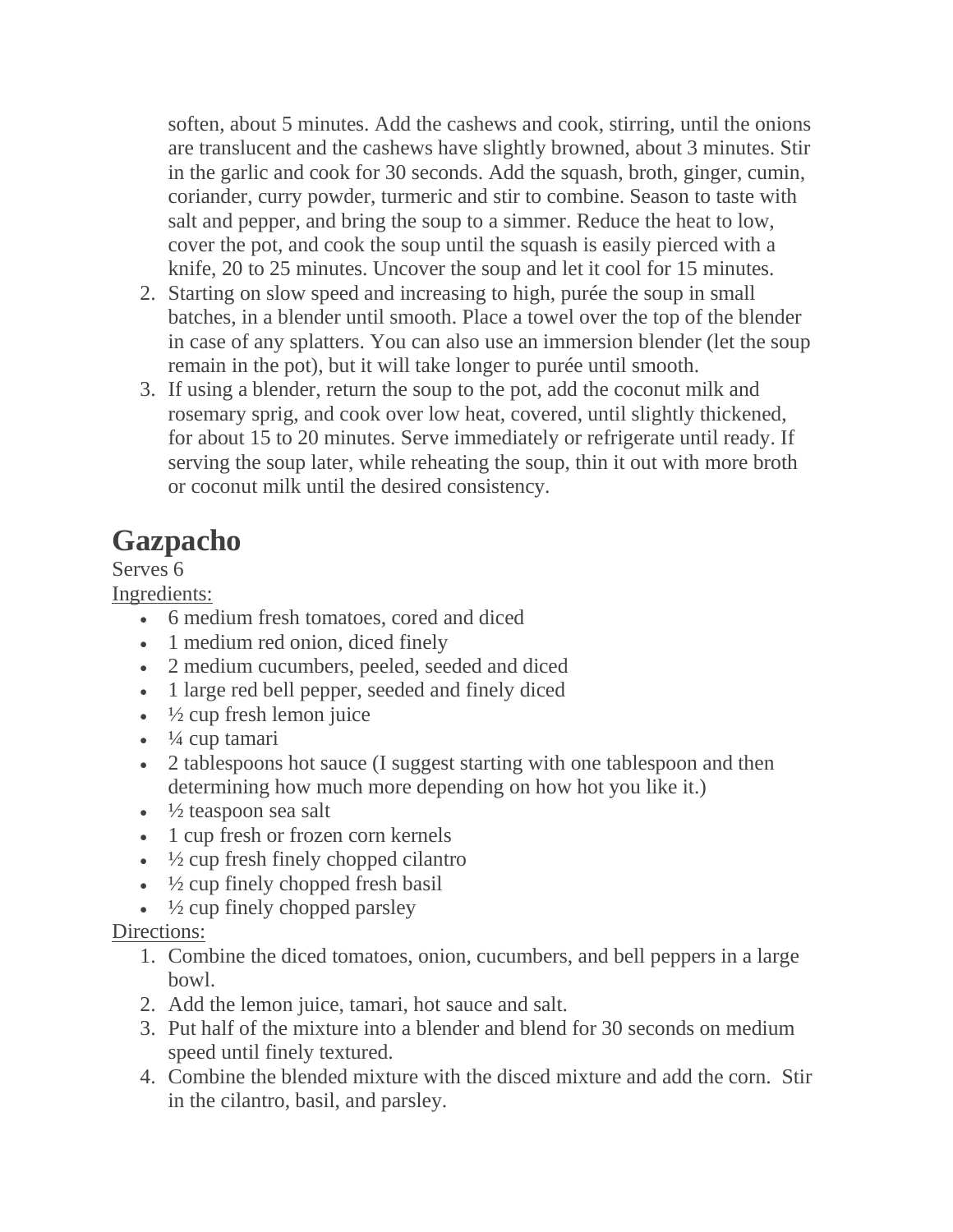- 5. Cover and refrigerate until chilled.
- 6. Serving suggestions: For a nice touch, top with fresh avocado slices, scallions or tofu sour cream.

# **Red Lentil Soup**

Ingredients:

- 1 lb yellow or orange lentils, rinse thoroughly
- 1 28-oz or 32-oz can of diced tomatoes
- 3 large cloves of garlic, minced
- 1 medium onion, chopped
- 5 cup water
- 3 tbsp extra virgin olive oil (EVOO)
- 1 tbsp sea salt
- 1 tsp black pepper
- 1 cup loosely packed fresh basil leaves

Directions:

- 1. In a large pan, sauté onions and garlic for about 4 to 5 minutes or until onions are translucent. Add the tomatoes and 1 cup of water and bring to a
- 2. simmer.
- 3. Meanwhile in a separate pot, bring 4 cups water to a boil. Add lentils and reduce heat to a simmer. Any foam that rises to the top should be skimmed off with a large spoon and discarded. This is your "Fart Foam" which is filled with the waste from the lentils that can cause gas as they are digested.
- 4. Cook lentils until they become tender (about 10 15 minutes). Once lentils are soft, add tomato mixture to pot and season with salt and pepper. Adjust
- 5. seasonings to taste. Loosely slice or tear up basil leaves and cook for another 20 minutes at a simmer. If soup becomes too thick for your liking, add more water.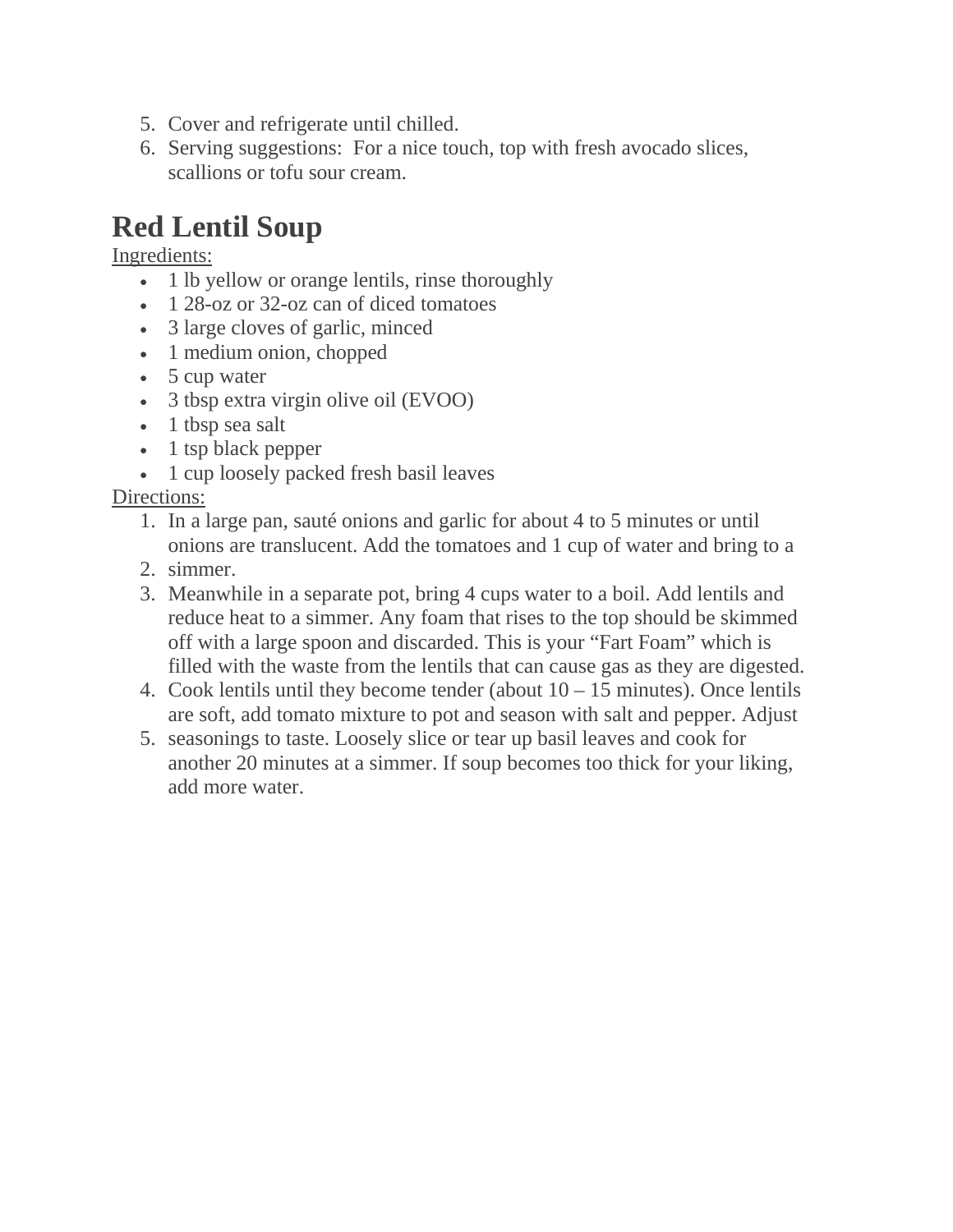#### <span id="page-5-0"></span>**MAIN COURSES**

### **Balsamic Carrots**

Ingredients:

- 2 LBS CARROTS
- 2 TABLESPOONS CANOLA OIL
- 1/2 TEASPOON KOSHER SALT
- 1/4 TEASPOON PEPPER
- 3 TABLESPOONS BROWN SUGAR
- 3 TABLESPOONS VEGETABLE BROTH (I FROZE THE REMAINDER)
- 3 TABLESPOONS BALSAMIC VINEGAR
- ½ 3/4 CUP OF DRIED CRANBERRIES OR DRIED RAISINS CHERRY INFUSED JUICE (OR USE BOTH OF THEM)
- 4 OUNCES OF VEGAN CHEESE (SHREDDED)
- 2 TABLESPOONS OF FRESH ITALIAN PARSLEY COARSELY CHOPPED (I USED DRY PARSLEY)

Instructions:

- 1. PEEL CARROTS AND CUT INTO LONG STRIPS 1 /4" WIDE. FOR LONGER CARROTS
- 2. CUT THEM IN HALF. PUT IN SAUCEPAN WITH A SMALL AMOUNT OF WATER AND
- 3. COOK TILL ALMOST DONE. DRAIN CARROTS.
- 4. IN A LARGE FRYING PAN PUT IN 2 TABLESPOONS OF CANOLA OIL, HEAT PAN AND ADD THE CARROTS AND ALL THE OTHER INGREDIENTS. COOK AND STIR FOR SEVERAL MINUTES
- 5. UNTIL IT THICKENS. THE CARROTS SHOULD HAVE A SWEET AND SOUR TASTE BUT YOU CAN ADD MORE SUGAR IF NEEDED.
- 6. PUT THE MIXTURE IN A SERVING DISH AND ADD THE PARSLEY AND VEGAN CHEESE.

## **Gluten Free and Vegan Sweet Potato Pancakes**

(with optional sauteed cinnamon apples OR pesto)

### INGREDIENTS FOR THE PANCAKES

- 4 cups Bob's Gluten-free all purpose flour
- 3-4 cups (or more if needed) water
- 4 teaspoons coconut oil
- 4 teaspoons agave
- $\cdot$   $\frac{1}{4}$  teaspoon salt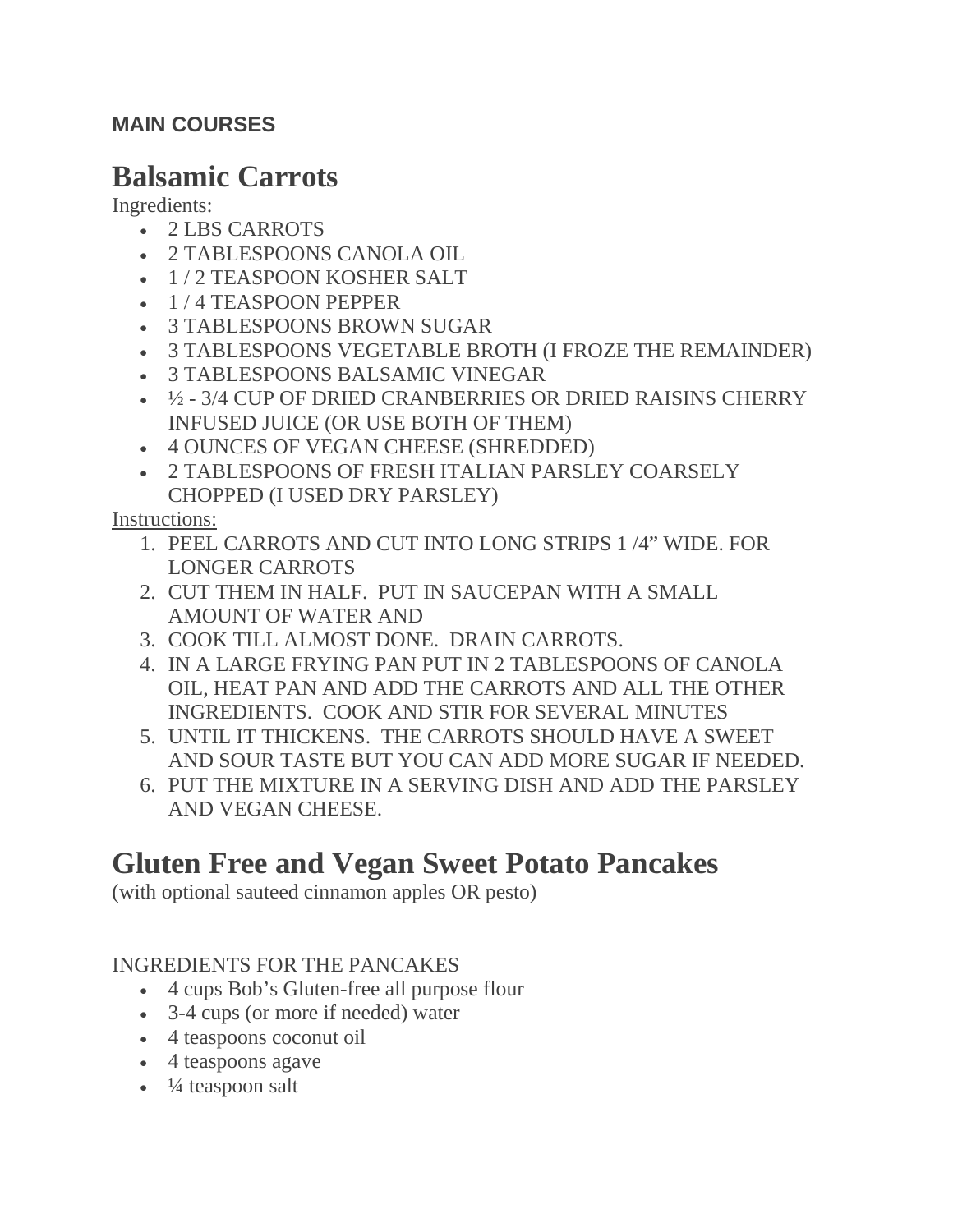- $\cdot$   $\frac{1}{2}$  cup chives, minced
- 2 cups sweet potato, shredded
- $\cdot$   $\frac{1}{4}$  teaspoon garlic powder
- salt and pepper to taste

### INGREDIENTS FOR THE SAUTEED CINNAMON APPLES

- 2 Tablespoons olive oil
- 2 red apples, washed and sliced
- pinch salt
- 2 Tablespoons agave (optional)

INGREDIENTS FOR THE PESTO

- 1 cup pumpkin seeds
- 4 cloves garlic
- $\cdot$   $\frac{1}{2}$  cup olive oil
- 2 cups basil leaves
- salt to taste
- $\frac{1}{2}$  Tablespoon nutritional yeast

### INSTRUCTIONS FOR THE PANCAKES

- 1. In a blender, mix the gluten free flour, water, coconut oil, agave, garlic powder and salt. Blend until smooth. Stir in the grated sweet potato and chives. Allow to set.
- 2. Heat a cast iron skillet and heat some coconut oil until very hot. It should shimmer in the pan. Spoon some of the sweet potato pancake batter into the pan and cook 2-3 minutes until crispy, being careful not to burn the edges. Flip the pancakes and cook the other side until crispy and cooked through to the center.

INSTRUCTIONS FOR THE APPLES

1. Heat the olive oil in a saute pan on low and add the sliced apples. Cook slowly until the apples start to caramelize, become soft and lightly brown (about 15 minutes). Add the agave in the last 5 minutes of cooking (optional).

INSTRUCTIONS FOR THE PESTO

- 1. Put all of the pesto ingredients together in a food processor and run it until smooth. You may need to scrape down the sides of the food processor bowl a few times.
- 2. Note: if you don't have a food processor, you may use a blender. It may take a little bit of water to help everything blend smoothly in this case-just add it little by little.

# **QUINOA AND WHEAT BERRY SALAD WITH NUTS AND CRANBERRIES**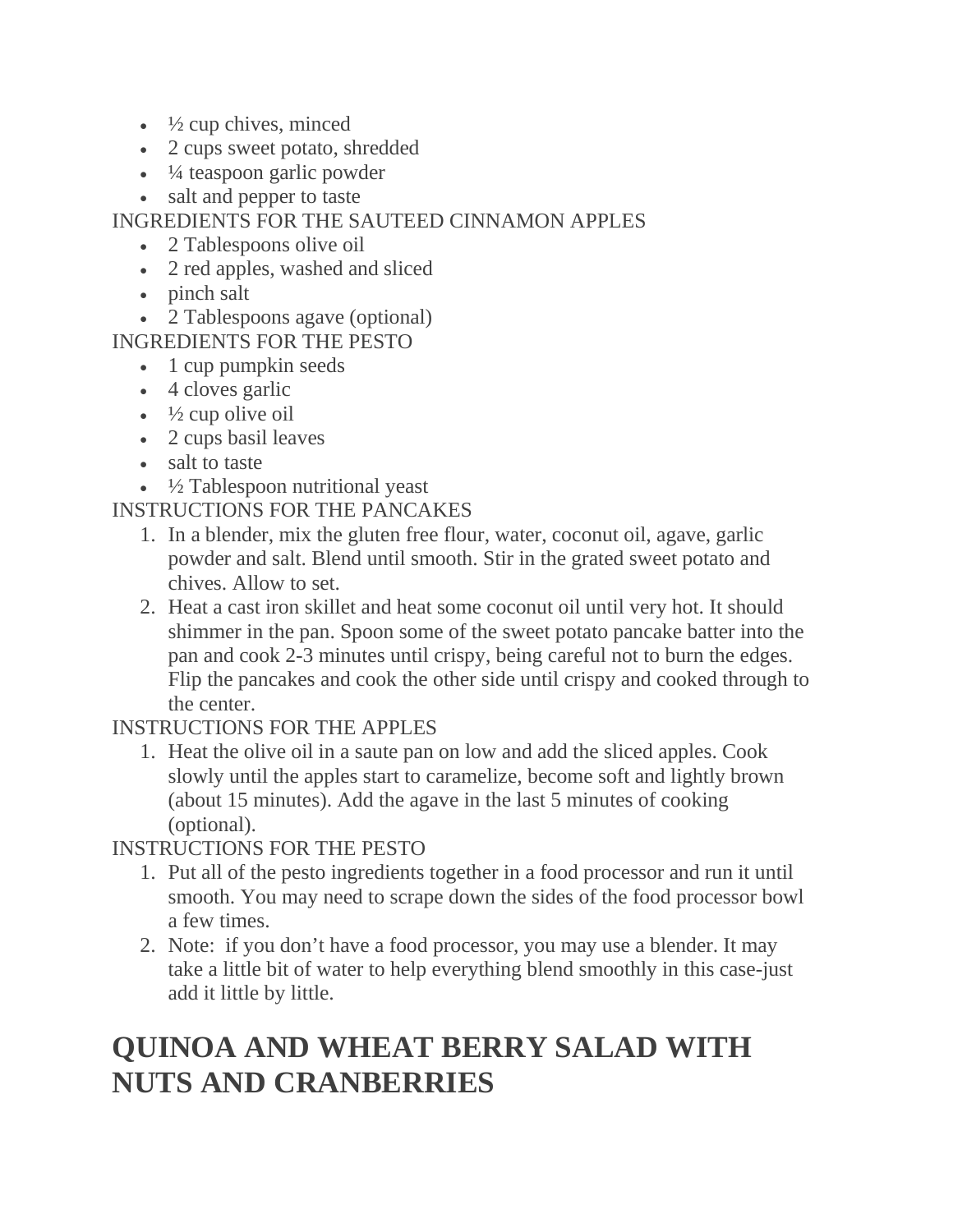Prep time: 5 mins | Cook time: 1 hour 15 mins | Total time: 1 hour 20 mins Serves: 12 cups

### INGREDIENTS:

- 6 cups cooked wheat berries (2 cups dry)
- $4\frac{1}{2}$  cups cooked quinoa ( $1\frac{1}{2}$  cups dry)
- 6 Tbsp olive oil
- juice of 1 orange
- $\cdot$  1½ Tbsp fresh lemon juice
- 3 Tbsp pure maple syrup
- 2 Tbsp brown sugar
- $\frac{1}{2}$  tsp salt
- $\cdot$   $\frac{1}{2}$  tsp thyme
- $\cdot$   $\frac{1}{2}$  cup sunflower seeds
- 1 cup unsweetened dried cranberries
- 1 cup walnuts
- 1 cup pecans

#### INSTRUCTIONS:

- 1. Bring about 1 gallon of water to a rolling boil over high heat in a large pot; add wheat berries and reduce heat to medium. Cook wheat berries, stirring every 10-15 minutes for at least 1 hour, or until cooked to desired consistency (I boiled them about 1 hour 15 mins). Run wheat berries under cold water, drain well, and transfer to a large bowl.
- 2. Cook quinoa according to package directions; set aside to cool. Transfer to the large bowl with the wheat berries.
- 3. Meanwhile, whisk together the olive oil, orange juice, lemon juice, maple syrup, brown sugar, salt, and thyme in a small bowl or liquid measuring cup.
- 4. Drizzle dressing over the cooked quinoa and wheat berries; toss well to coat. Add remaining ingredients: sunflower seeds, cranberries, walnuts and pecans; toss and serve.

### **Vegan Mac & Cheese from the Vegan Cooking Class UUFMC December 6, 2016**

- 1 tablespoon sea salt
- 1 package pasta of choice
- 4 slices of bread, torn into large pieces
- 2 tablespoons  $+ 2$  tablespoons non-hydrogenated margarine (I like Earth Balance brand)
- 2 cups red or yellow potatoes, peeled and chopped
- 1/2 cup carrots, peeled and chopped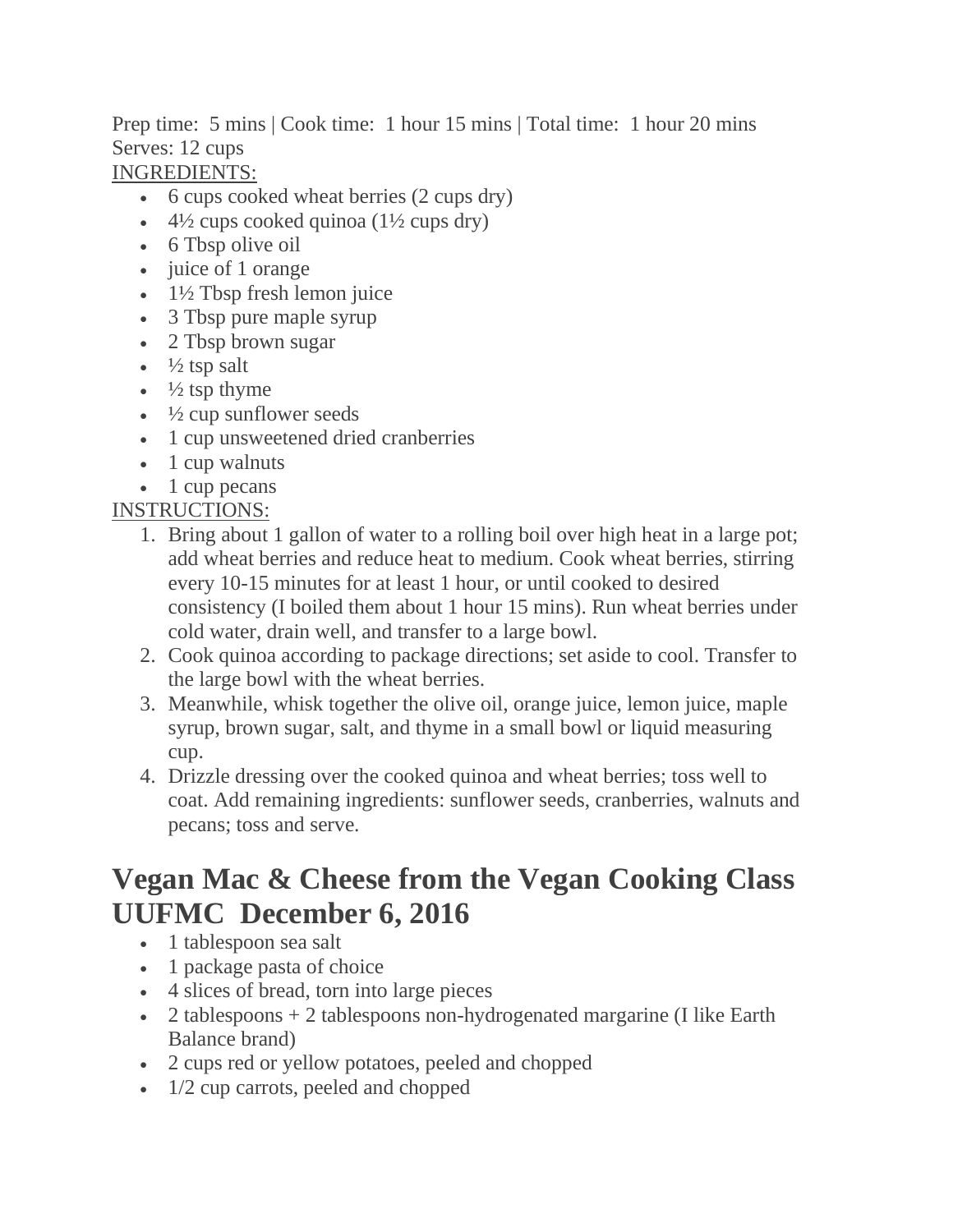- 2/3 cup onion, peeled and chopped
- 4 cloves garlic
- 2 cups water
- $\cdot$  1/2 cup raw cashews, soaked in water for at least 2 hrs
- 3-4 teaspoons sea salt to taste
- 1/2 teaspoon Dijon mustard
- 2 tablespoons lemon juice, freshly squeezed
- 1/2 teaspoon black pepper
- $\cdot$  1/2 teaspoon cumin
- 1/4 teaspoon cayenne
- 1/2 teaspoon paprika
- 1/2 cup-3/4 cup nutritional yeast (to taste)
- Pinch chili powder
- 1. Fill a large pot with water, add 1 tablespoon salt and bring to a boil. Add pasta. Cook until al dente for baked mac and cheese, cook to done for the stove top version. In a colander, drain pasta and rinse with cold water. Set aside.
- 2. Tear the bread into pea sized pieces and sauté with 2 tablespoons margarine in a pan over low-medium heat until breadcrumbs are golden brown. Set aside.
- 3. Preheat oven to 350 degrees (if making baked version). In a saucepan, add onions, potatoes, carrots, and garlic. Cover veggies with at least one inch of water, and bring to a boil. Cover the pan and simmer for 15 minutes, or until vegetables are very soft.
- 4. In a blender, process the cashews, salt, remaining 2 tablespoons of margarine, mustard, lemon juice, black pepper, cumin, chili powder, and cayenne with a couple tablespoons of cooking water until smooth. Add softened vegetables and nutritional yeast to the blender and process until perfectly smooth, adding small amounts of cooking water as needed.
- 5. In a large bowl, toss the cooked pasta and blended cheese sauce until completely coated. Spread mixture into a 9 x 12 casserole dish, sprinkle with prepared breadcrumbs, and dust with paprika. Bake for 30 minutes or until the cheese sauce is bubbling and the top has turned golden brown. For a stove stop version, add cheese sauce to the cooked pasta, allow to heat through, top with breadcrumbs and eat!
- 6. Roasted vegetables
- 7. Potatoes, yams or sweet potatoes, turnips, parsnips, onions, garlic, carrot, radish, squashes, etc.
- 8. Boil whole let cool cut up roast at low temp. plain or with choice of sauce until thoroughly reheated.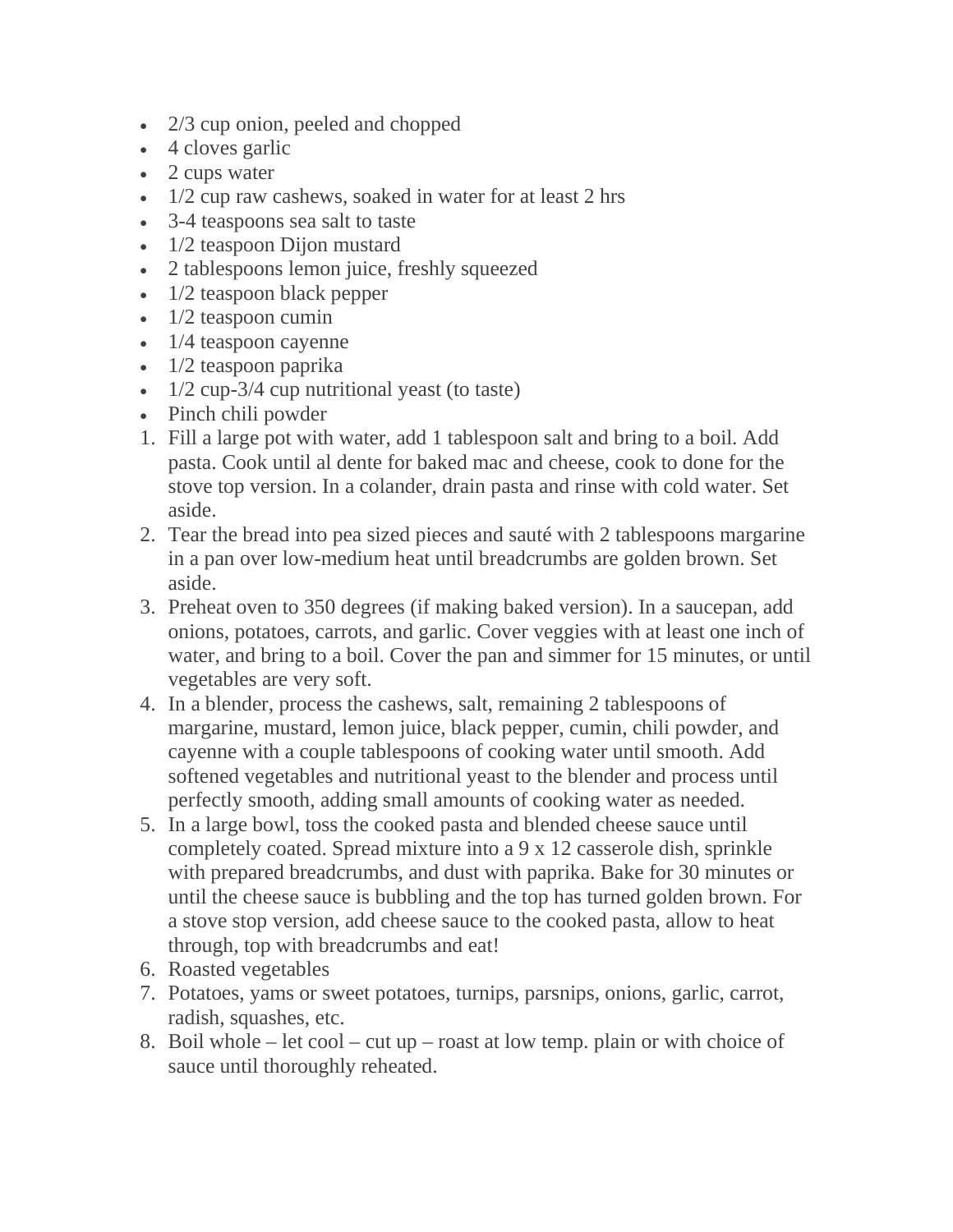### <span id="page-9-0"></span>**DESSERTS**

## **FLAX EGG**

It's not an exact 1:1 substitution in every recipe because it doesn't bind and stiffen during baking quite like an egg does. But it works incredibly well in pancakes, quick breads, brownies, muffins, cookies, and many other recipes.

Ingredients:

- 1 Tbsp flaxseed meal (ground raw flaxseed)
- 2  $1/2$  Tbsp water

Instructions:

Add flaxseed meal and water to a dish and stir. Let rest for 5 minutes to thicken. Add to recipes in place of 1 egg.

### **Apple Butter or Pumpkin Butter Oatmeal Bars**

- 1 Cup of ALL PURPOSE flour
- 1 Cup OLD FASHIONED oatmeal
- 3 / 4 Cup light or dark brown sugar
- Dash of salt
- 8 tablespoons canola oil
- 1 cup Musselman's apple butter (or 1 cup pumpkin butter)

Heat oven to 350. Coat an 8 x 8 baking pan with PAM. TAKE A PIECE OF HEAVY DUTY FOIL (ABOUT 4 INCHES) LARGE ENOUGH FOR THE SIDES TO HANG OVER THE PAN TO FACILITATE REMOVAL OF BARS FROM THE PAN. Make sure the foil is "fitted" to the bottom of the pan. I also spray lightly with PAM using the BLUE CAN of PAM WITH FLOUR

- 1. In medium mixing bowl mix the flour, oatmeal, sugar and dash of salt.
- 2. With a fork stir in the oil until well mixed and forms clumps.
- 3. Spread 3 / 4 OF THE OATMEAL mixture in the pan pressing down to form a CRUST.
- 4. Spread the apple butter or pumpkin butter over the crust and then put the remainder of oatmeal mixture on top.

Bake for about 30 minutes or until dry when you test with a tooth pick. I have never been able to get the crust golden brown!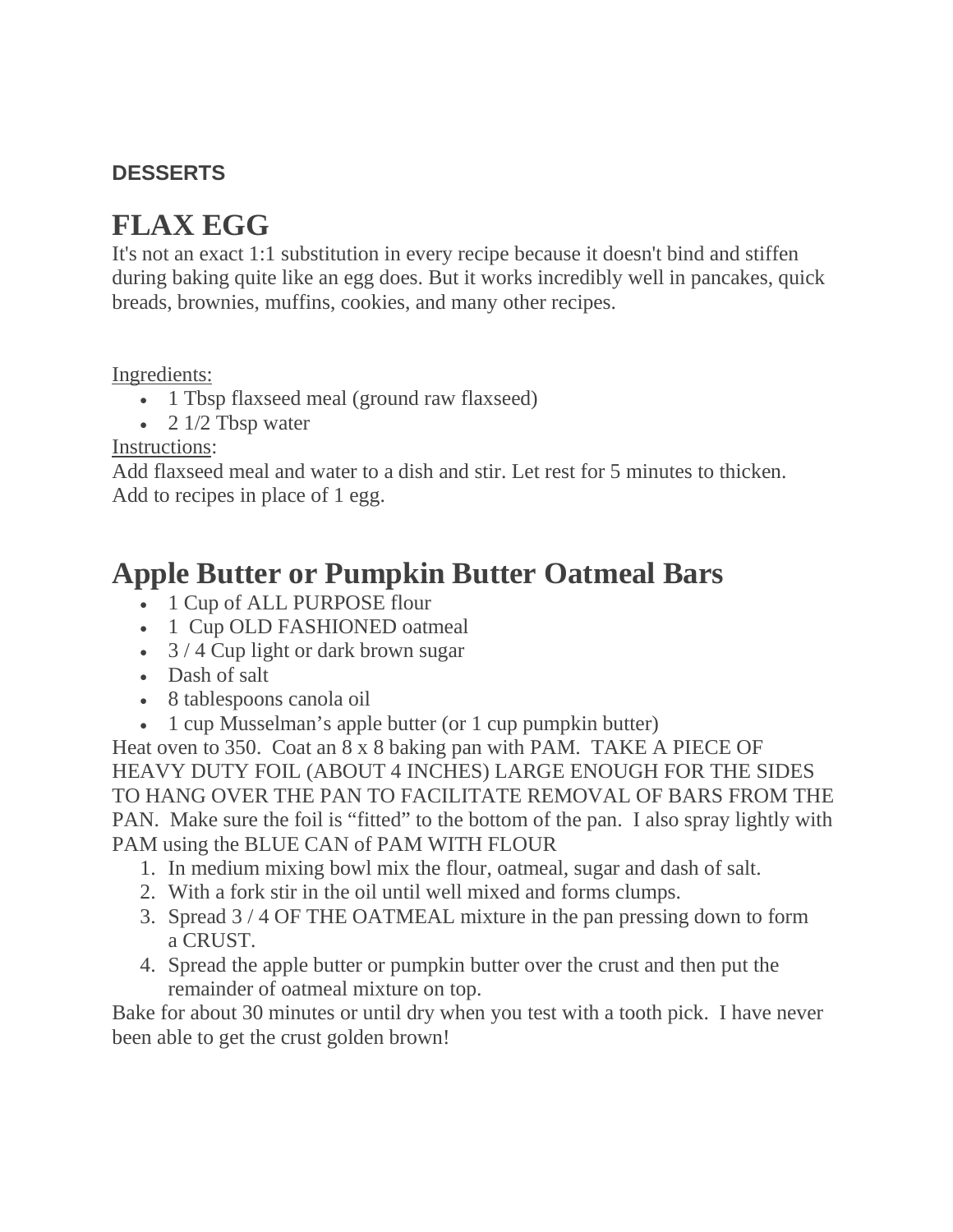Cool to room temperature. Use foil handles to remove bar from pan. Cut into 16 pieces and serve. These can also be frozen.

# **Bavarian Apple Torte**

Ingredients:

- 1/2 cup plus 1 tbsp of Vegan margarine (Earth Balance brand is good)
- 3 apples, peeled, cored, cut in half and thinly sliced (Granny Smith works well)
- 1/3 cup brown sugar
- $\cdot$  1/2 tsp. cinnamon
- $\bullet$  1/3 cup plus 1/4 cup white sugar, chilled
- $1/4$  tsp plus  $1/2$  tsp vanilla extract
- 1 cup flour, chilled
- 1 8 oz. package non-dairy cream cheeses (try Tofutti)
- 1 tbsp. fresh lemon juice
- 1 tbsp. cornstarch
- $\cdot$  1/4 cup sliced almonds

### Directions:

- 1. Preheat oven to 400 degrees. Oil a 9-inch springform pan.
- 2. Preparing apples: In a skillet over medium heat, melt 1 tablespoonful of the vegan margarine. Toss the apples with the brown sugar and cinnamon and sauté for 2 to 3 minutes. Drain off and reserve the liquid.
- 3. Crust: Cream together the remaining margarine, 1/3 cup of white sugar, ¼ teaspoon vanilla, and the flour. Press the crust mixture into the bottom of the springform pan. Set aside.
- 4. In the food processor: blend together the nondairy cream cheese, the lemon juice, the remaining vanilla, the cornstarch, and the remaining sugar. Pour over the crust and arrange apples on top.
- 5. Bake for 10 minutes. Drizzle with 2 tablespoons of the reserved apple liquid, avoiding the edges of the pan, and continue baking for 25 minutes.
- 6. Sprinkle almonds over the top. Continue baking until lightly browned. Cool before removing from the pan.

## **Brownies with Walnuts**

Yields 24 large brownies. With super-rich chocolaty goodness, these brownies must be eaten with a tall glass of your favorite soy or nut milk. Spread chocolate ganache on top before cutting into serving size pieces, if you are really a chocoholic! Preheat oven to 350 degrees F. Grease and line a 9x13-inch pan.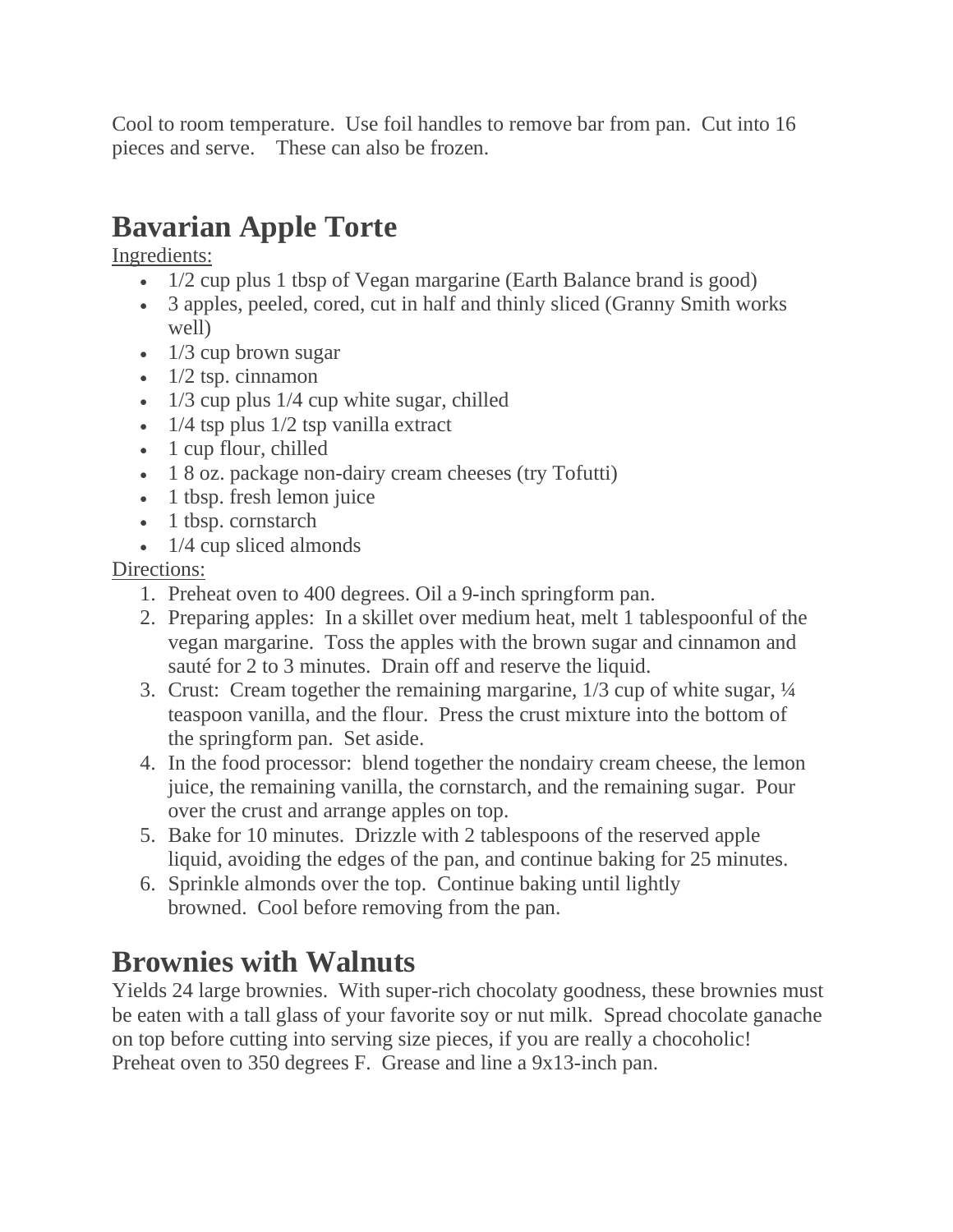Wet ingredients:

- 3 tablespoons egg replacer
- $\cdot$   $\frac{3}{4}$  cup water
- $\bullet$  1-1/2 cups soy or nut milk
- $\cdot$  1 ¼ cups oil
- 1 tablespoon vanilla extract
- 3 cups Sucanat or brown sugar

Dry ingredients:

- 2-¼ cups unsweetened cocoa powder
- 2 cups unbleached all-purpose flour
- $\cdot$   $\frac{3}{4}$  teaspoon baking powder
- $\cdot$   $\frac{3}{4}$  teaspoon salt
- $\cdot$  1- $\frac{1}{2}$  cups chopped walnuts

Directions:

- Whisk together the water and the egg replacer, and then mix with the rest of the wet ingredients, including Sucanat.
- In a separate bowl, stir together the cocoa, flour, baking powder, salt and nuts.
- Add the wet ingredients to the dry and mix together.
- Pour into the prepared pan and bake for 25 to 30 minutes, or until a toothpick inserted into the cent comes out clean. Cool on a rack to room temperature. When cool, cut into 24 squares, if you want large brownies.

Chocolate Ganache Frosting - Yields one pint.

Ingredients:

- 2 cups vanilla soymilk or nut milk
- 1 cup vegan chocolate chips

Directions:

- 1. Slowly heat the milk to the boiling point. Pour over the chips and let sit for 1 to 2 minutes, until the chocolate is softened.
- 2. Whisk the chips and the milk together well for about 2 minutes, until the frosting takes on a velvety gloss.
- 3. Chill for at least 2 hours in the refrigerator.
- 4. Frost the cooled brownies in the pan before cutting.

# **Chocolate-Almond Quinoa Bars**

Ingredients:

- 1 cup raw almonds, chopped
- $\cdot$   $\frac{1}{2}$  cup whole flax seeds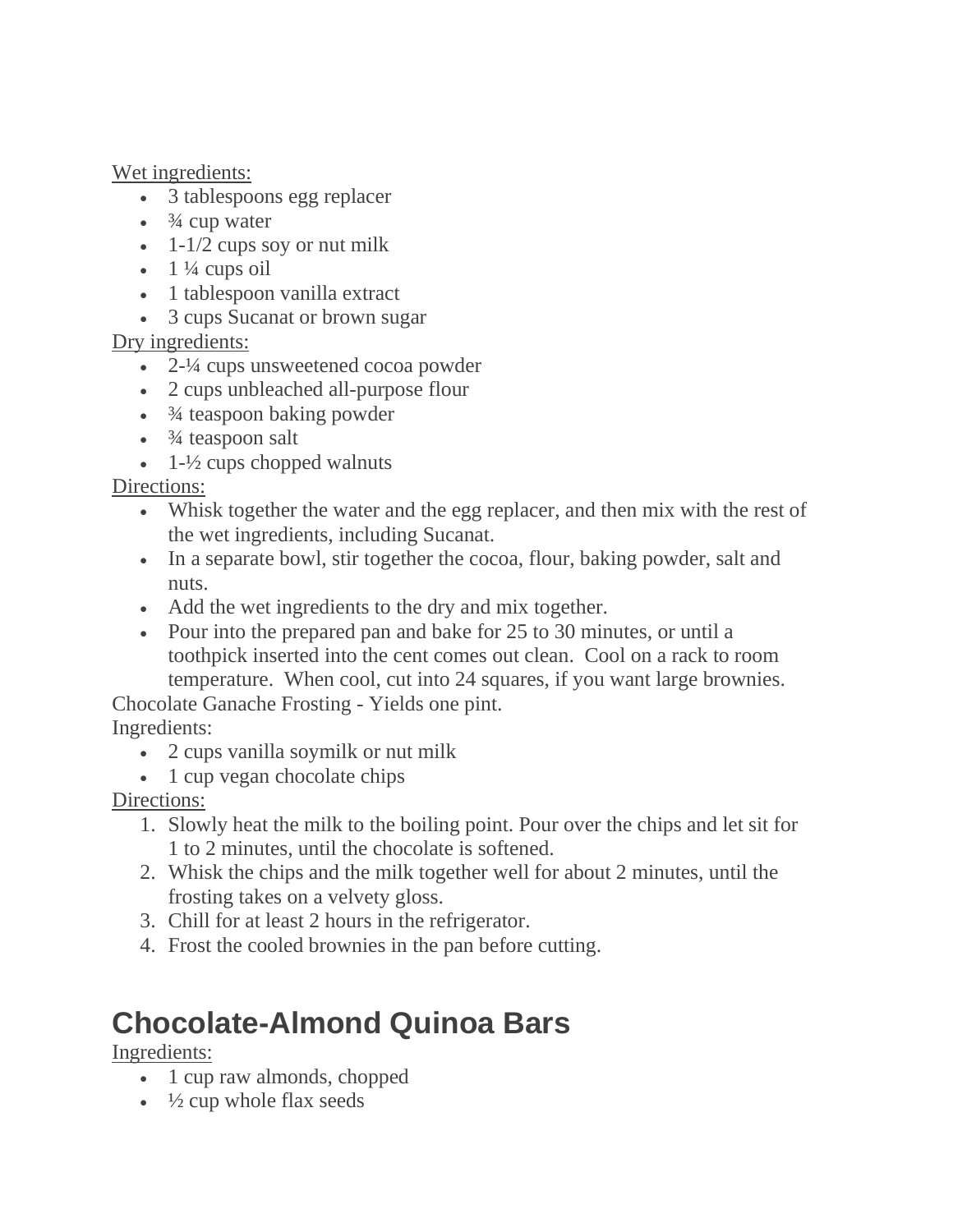- $\frac{1}{2}$  cup raw quinoa, rinsed and drained
- 1 cup packed, pitted medjool dates but regular dates can be used.
- 2 tablespoons almond butter
- 3 tablespoons warm water
- 1/3 cup chopped bittersweet chocolate or bittersweet chocolate chips. (I use vegan, non-dairy, non-soy semi-sweet chocolate chips. You can even substitute chopped walnuts for the chocolate and make these an even healthier taste treat.)
- $\cdot$   $\frac{1}{2}$  teaspoon kosher salt

#### Instructions:

- 1. Heat oven to 375 degrees. Line an 8-by-8-inch baking dish with kitchen parchment, letting it hang over the sides.
- 2. Combine the almonds, flax seeds and quinoa on a rimmed baking sheet. Toast in the oven, stirring every 3 minutes, until well toasted and fragrant, about 10 to 14 minutes. Let cool completely.
- 3. Lower the oven temperature to 200 degrees.
- 4. In a food processor combine the dates, almond butter and water. Process until smooth. You many need to scrape down the slides several times during processing. Transfer the mixture to a large bowl.
- 5. Once the almond-quinoa mixture is cooled, stir into the date mixture, along with the chocolate and salt.
- 6. Using wet fingers, press the mixture firmly into the parchment-lined baking dish. Bake for 25 to 30 minutes or until the bars are no longer sticky. Let cool completely and then use the parchment to lift out of the pan and cut into 12 bars. Bars can be stored in an airtight container at room temperature for up to 3 weeks. They freeze well.
- 7. I use an 8x8 pan and cut into 16 bars.
- 8. Nutritional information per serving
- 9. 200 calories total (100 calories from fat), 0 mg cholesterol, 90 mg sodium, 21 grams carbohydrates, 5 g fiber, 10 g sugar, 6 g protein.

# **Ginger Molasses Cookies & Sugar Cookies**

Yields 12 large cookies according to the recipe.

Note: From this recipe I make about 4-5 dozen cookies. I make golf ball size rounds with the dough (or slightly smaller), roll them in sugar, and then flatten them with my fingers. This size cookie bakes in about 13-14 minutes.

Preheat the oven to 350. Line a large baking sheet with baking parchment.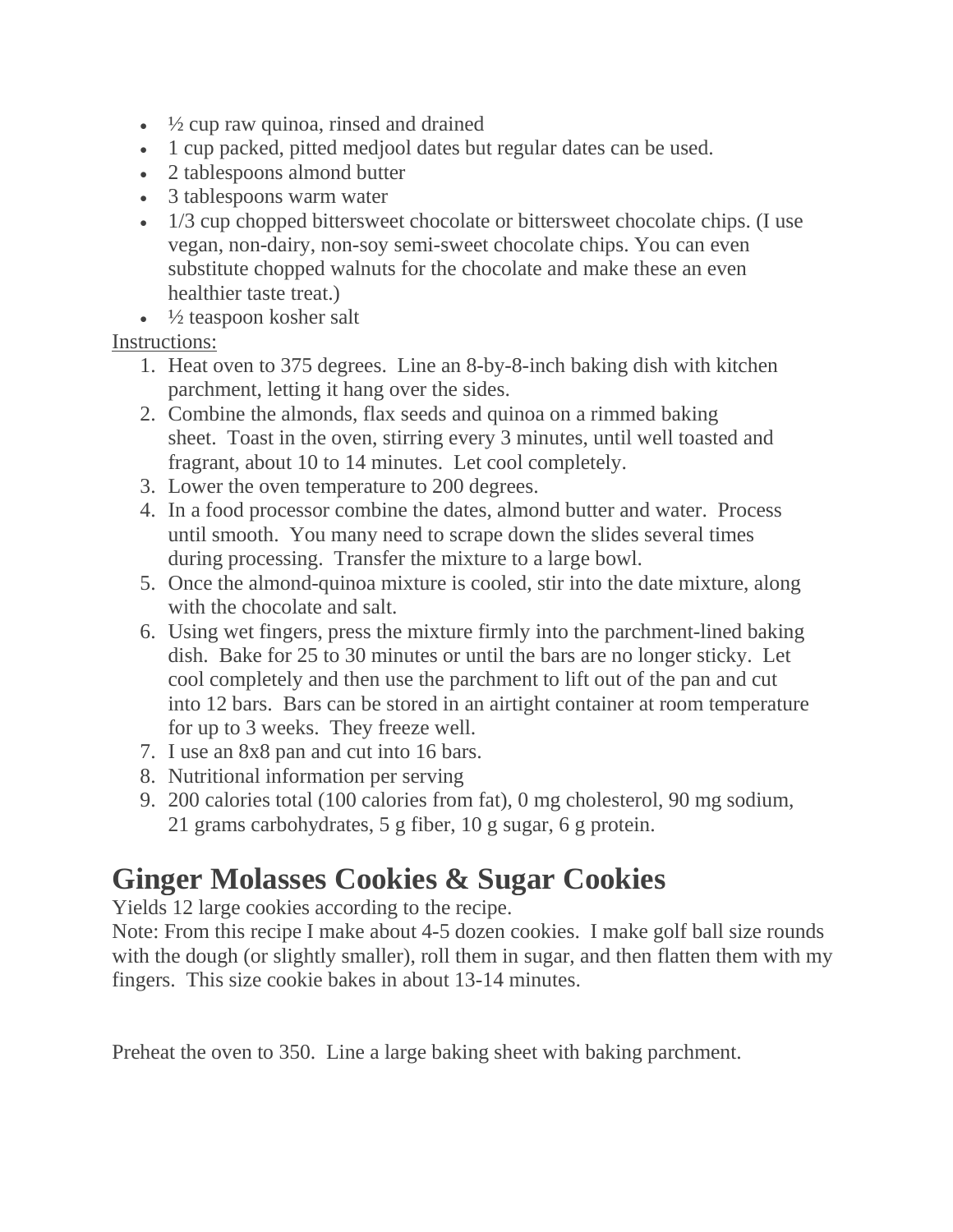Dry ingredients:

- $\cdot$  4-1/2 cups spelt flour
- (I sometimes use  $\frac{1}{2}$  cup all-purpose  $\& \frac{1}{2}$  cup wheat flour, rather than spelt. Yours were made with spelt flour. I usually have to add another 1 cup or 1-1/2 cups of flour so that the dough forms a ball nicely in my hands.)
- $\cdot$   $\frac{3}{4}$  teaspoon baking soda
- $\cdot$   $\frac{1}{2}$  teaspoon salt
- $\cdot$   $\frac{1}{2}$  teaspoon ground cinnamon
- Wet ingredients
- 3 tablespoons egg replacer (I bought this at Whole Foods, but Publix's sells it too.)
- $\cdot$   $\frac{3}{4}$  cup water
- 2 ¼ cups Florida Crystals (Available in Publix's. Can use regular sugar)
- 1 tablespoon vanilla extract
- 1 cup plus 2 tablespoons canola oil (or other flavorless oil)
- 2 tablespoons maple syrup

Variation for Ginger Spice Cookies

- Replace the maple syrup with molasses
- Add 2 teaspoons of ground ginger
- Add 1 teaspoon ground cinnamon
- Add <sup>1</sup>/<sub>2</sub> teaspoon of grated nutmeg
- Add 1 teaspoon of allspice

For both recipes:

- 1. Sift flour, baking soda, salt and cinnamon together (make necessary substitutions for the Ginger Spice Cookies)
- 2. In a separate bowl, whisk together the egg replacer and the water, then mix in the Florida Crystals, vanilla, and maple syrup (or molasses)
- 3. Pour wet ingredients in to the dry and mix together thoroughly.
- 4. Roll into ½-cup balls, space 2 inches apart on the prepared baking sheet and flatten with your palm. (The cookies you ate at my house were rolled in sugar before I flattened them. I make my cookies about ½ the recommended size.)
- 5. Bake 15-18 minutes or until golden. Remove from the over and let cool on the baking sheet.

# **Orange Vegan Cake (Jane's Orange Cake)**

Serves 8 - This cake is moist, sweet and orangey. We love it! Preheat oven to 350 degrees. Grease and flour one 8x8 baking pan or an 8" round baking pan. Line the bottom of the pan with parchment paper or waxed paper.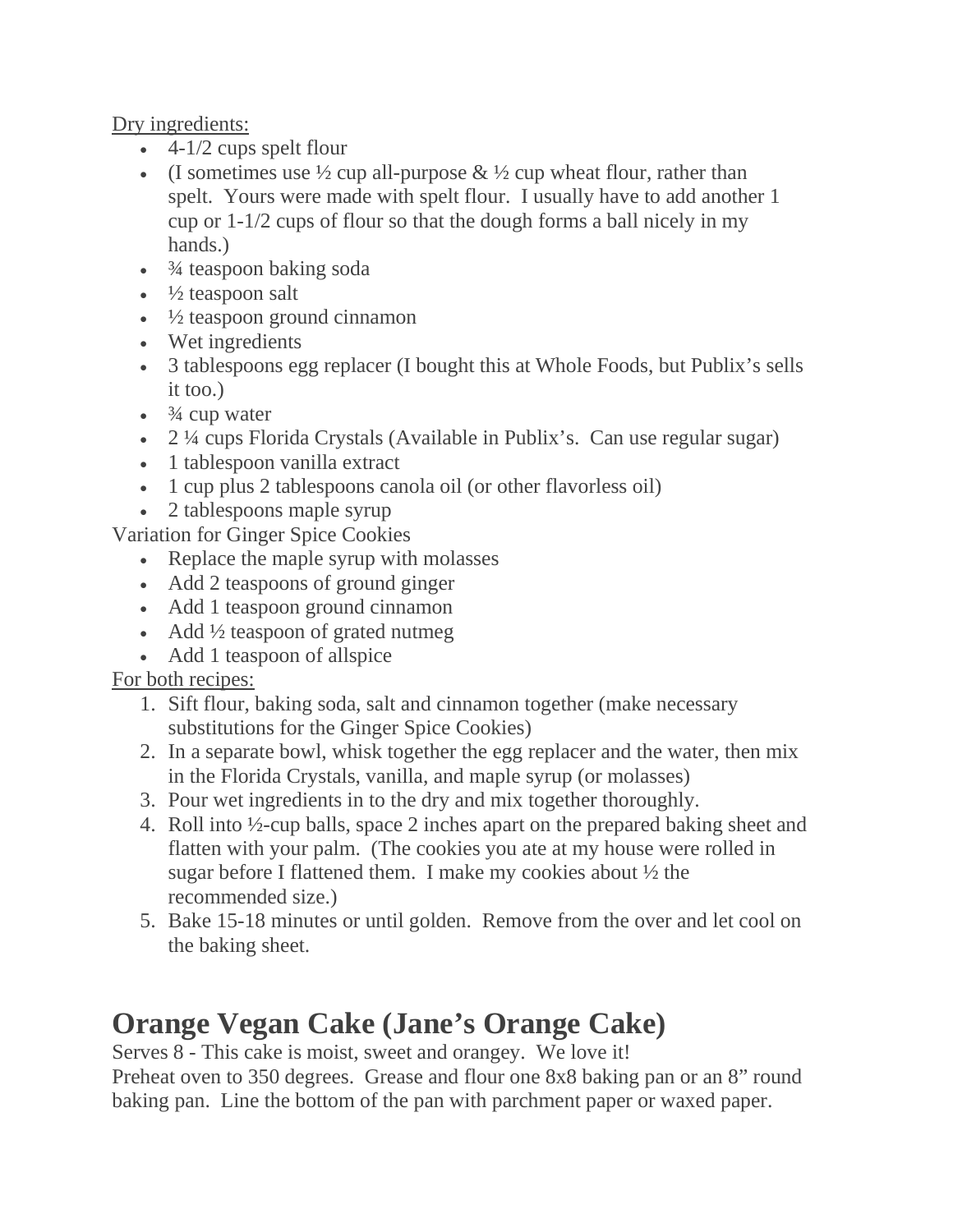Whisk together the following ingredients thoroughly in a large bowl:

- $\bullet$  1-1/2 cups all-purpose flour
- 1 cup sugar
- 1 teaspoon baking soda
- $\cdot$   $\frac{1}{2}$  teaspoon salt
- Add and stir together until smooth:
- 1 cup orange juice
- 1/3 cup vegetable oil
- 1 tablespoon grated orange zest
- 1 tablespoon white or cider vinegar
- 1 teaspoon vanilla

Scrape the batter into the prepared pan and spread evenly. Bake until toothpick inserted into the center comes out clean, about 30 - 35 minutes. (I bake this cake in a convection oven at 350 degrees for about 25-27 minutes and that's enough.) Let cool in pan on a rack for about 10 minutes. Slide a knife around sides of pan to loosen. Invert cake and peel off paper. Let cool right side up on the rack.

### **Vanilla Wafers with Rum, Bourbon, Vanilla or Almond Flavored Balls**

USE ONLY ONE OF THE ABOVE LIQUIDS

- 9 OUNCES Madagascar Vanilla Wafers (available at Earth Origins)
- 3/4 CUP Confectioner's Sugar
- 4 TABLESPOONS Rum or Bourbon or Vanilla Flavor or Almond Flavor "mixture should be thick".
- 5 TABLESPOONS Light or dark Corn Syrup
- 2 & 3 / 4 TABLESPOONS UNSWEETENED COCOA POWDER
- 3 / 4 CUP GRANULATED SUGAR
- 1. Process the vanilla wafers in food processor until finely ground. Transfer to a large bowl.
- 2. Stir in confectioner's sugar, bourbon or rum or vanilla flavor or almond flavor, corn syrup and cocoa, until well blended. (DO NOT USE GRANULATED SUGAR YET).
- 3. THIS WILL BE LIKE A CLUMP. I USUALLY PUT ON A PAIR OF LATEX GLOVES AND MOLD MIXTURE INTO A BALL.
- 4. PLACE THE GRANULATED SUGAR IN A BOWL.
- 5. Make each ball into a ping pong ball size and roll in the granulated sugar.
- 6. Place balls on a plate and refrigerate for at least 1 hour. NO COOKING INVOVLED. THESE CAN ALSO BE FROZEN.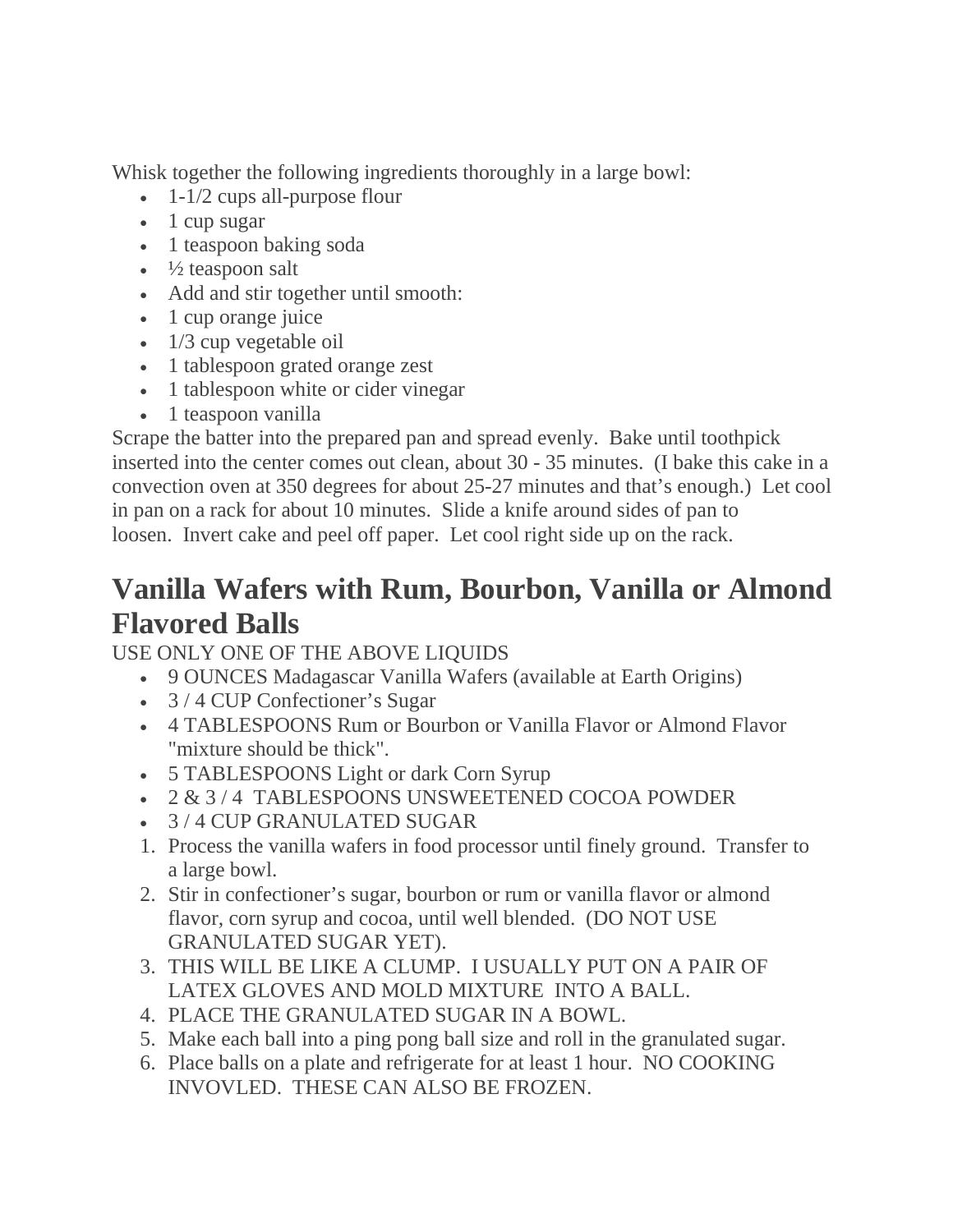## **Chocolate Mousse**

A Rich Fudgy Vegan Dessert made with Tofu - Serves 6 Ingredients:

- 1 package soft silken tofu (about 12 ounces)
- 10 oz. chocolate chips, about one package. (These are dark chocolate chips or carob chips. Many chocolate chips are vegan; check the ingredients for dairy products.)
- 3 tablespoons pure maple syrup
- 1 teaspoon extract vanilla (optional)

Directions:

- 1. Let tofu come to room temperature
- 2. Using food processor, blender or hand mixer, blend tofu until smooth
- 3. In double boiler, melt chocolate chips with a tablespoon or two of water over low heart. Stir constantly.
- 4. Add maple syrup to melted chocolate and combine until smooth.
- 5. Remove from heat and add vanilla, stir.
- 6. Put chocolate blend into food processor, blender or large bowl, and mix with tofu until creamy.
- 7. Pour into very small serving dishes this pudding like mousse is rich.
- 8. Serve warm or chill until set.
- 9. Serving options
- 10.Fold in a half-cup of non-dairy whipped topping at the end.
- 11.Garnish with cut fruit, or use the mousse as a dip for apple and banana slices.
- 12.Pour mixture into a vegan graham cracker crust and chill until set.
- 13.Serve with cashew cream topping.

# **Cashew Cream - Vegan-Style Whipped Topping**

- 1 (12 ounce) package firm silken tofu (such as Mori-Nu®)
- 3/4 cup raw cashews
- 1/3 cup canola oil Lou Ana Canola Corn Oil Pure
- $\cdot$  1/3 cup maple syrup
- 1 teaspoon vanilla extract
- 1/4 teaspoon almond oil

#### Directions:

Prep 10 m & Ready In 30 m

1. Combine silken tofu, cashews, and canola oil in a blender; blend until smooth. Add maple syrup, vanilla extract, and almond oil; blend until thoroughly mixed. Refrigerate cashew cream until set, about 20 minutes.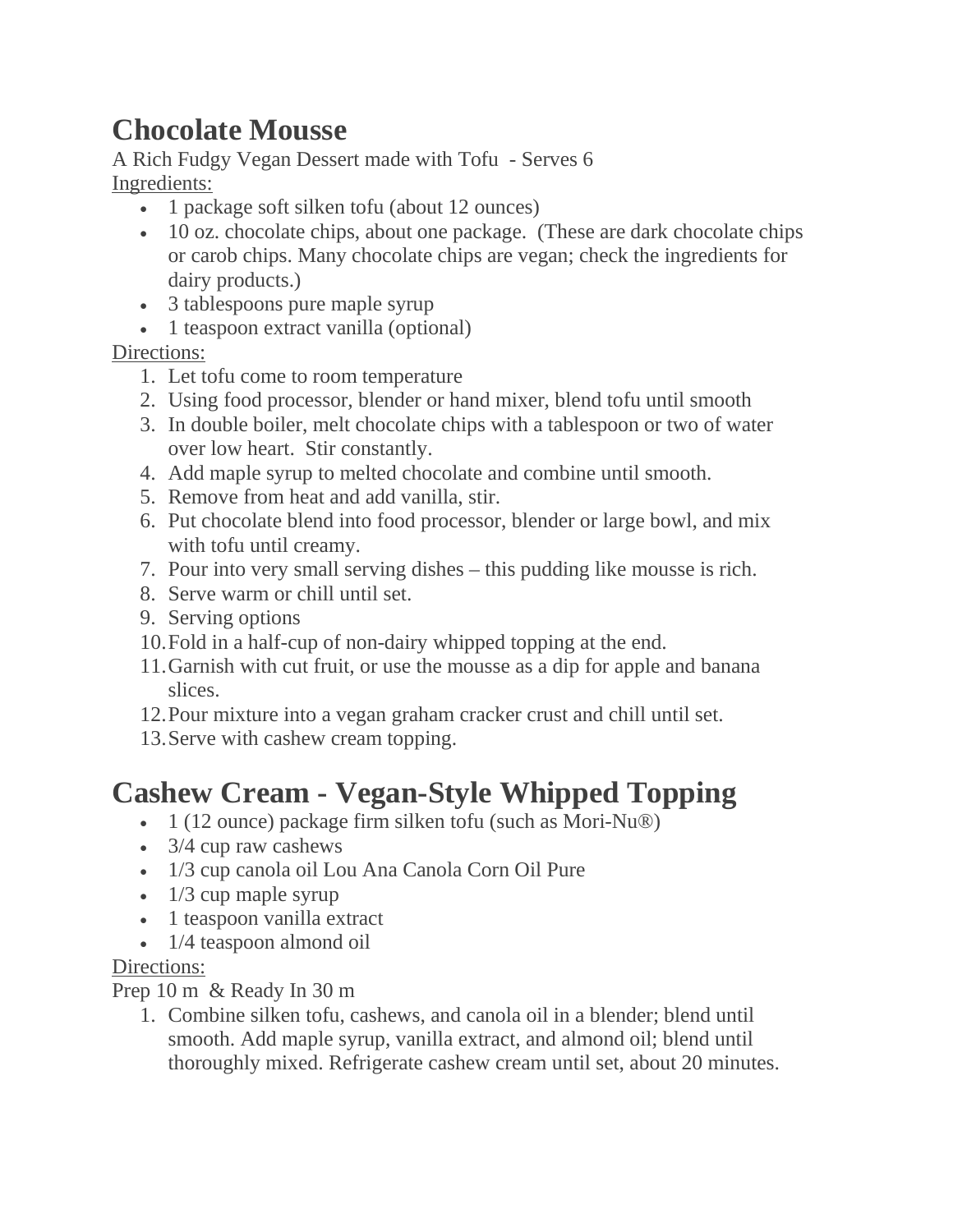2. Cook's Note: Confectioners' sugar can be used in place of the maple syrup, if desired. Confectioners' sugar will help the cashew cream thicken and resemble the texture of whipped cream.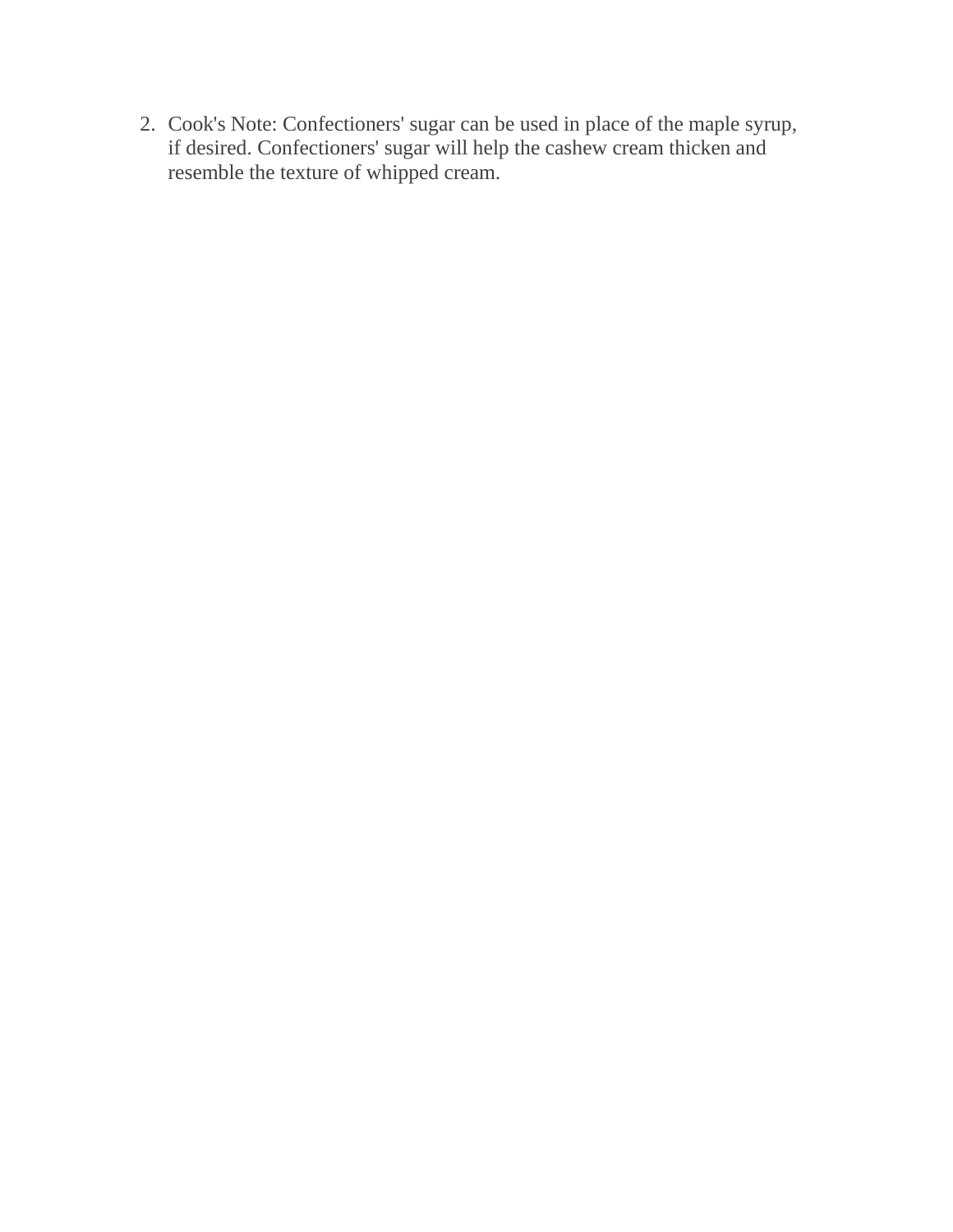### <span id="page-17-0"></span>**CONDIMENTS & SAUCES**

# **Easy Tahini Sauce & Dressing**

In a small bowl or jar, mix thoroughly with a fork:

- $\bullet$  1/2 cup tahini
- 2 tablespoons nutritional yeast
- 4 teaspoons tamari or soy sauce
- 2-3 tablespoons water
- 2-3 tablespoons lemon juice, apple cider vinegar, or more water.

Add more water as needed until desired consistency is reached. Adjust seasonings to your taste. Use over steamed veggies, grain or pasta, as a salad dressing, as a dip, or on sandwiches.

Optional add ins:

- Any herb or herb blend of choice, 1-2 teaspoons.
- 1 tablespoons hot sauce.
- Replace lemon juice with lime juice and add 2 tablespoons chopped cilantro.
- Add 1-2 tablespoons of agave nectar or sugar for a sweet and tangy sauce.

# **Tofu mayo**

- $1/3 1/2$  cup safflower oil
- 3 T apple cider vinegar
- 1/2 lb (1 cup) tofu rinsed and drained
- 1 tsp sea salt
- $\bullet$  1 1/2- 2 tablespoons fructose or dry sweetener
- 1 tsp fresh lemon juice
- Blend or food process. Mixture might be thick so add ingredients slowly turning blender on and off. Chill; keeps well in fridge.

*Copyright Gentle World 2000 "Incredibly Delicious: The Vegan Paradigm Cookbook"*

# **Mushroom-lentil-walnut pate**

- 2 cups water
- 1 cup dried lentils
- $\cdot$   $\frac{1}{4}$  cup balsamic vinegar
- 1 (8-ounce) package cremini mushrooms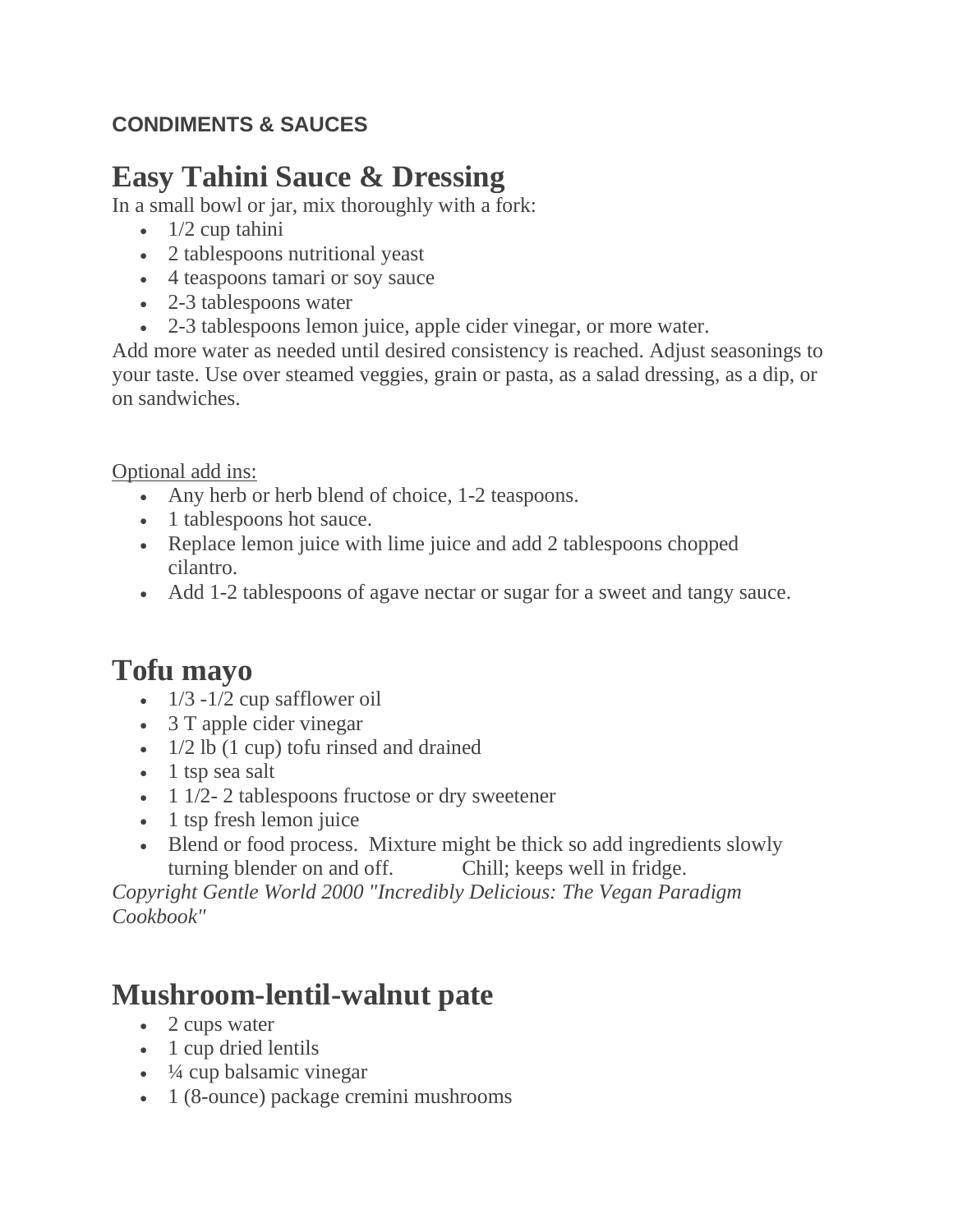- 1 tablespoon diced shallots
- 2 garlic cloves, minced
- 3/4 cup coarsely chopped walnuts, toasted
- $\cdot$  1/2 cup chopped fresh basil
- 1/4 teaspoon salt
- 1/8 teaspoon white pepper
- Baked tortilla chips or pita bread (optional)

Preheat oven to 350°. Combine water and lentils in a small saucepan; bring to a boil. Reduce heat; simmer 20 minutes or until lentils are soft. Combine 2 tablespoons vinegar, mushrooms, shallots, and garlic in a bowl. Place mushroom mixture on a jelly-roll pan, and bake at 350° for 15 minutes. Combine lentils, mushroom mixture, 2 tablespoons vinegar, walnuts, basil, salt, and pepper in a food processor; process until smooth. Serve with baked tortilla chips or pita bread, if desired.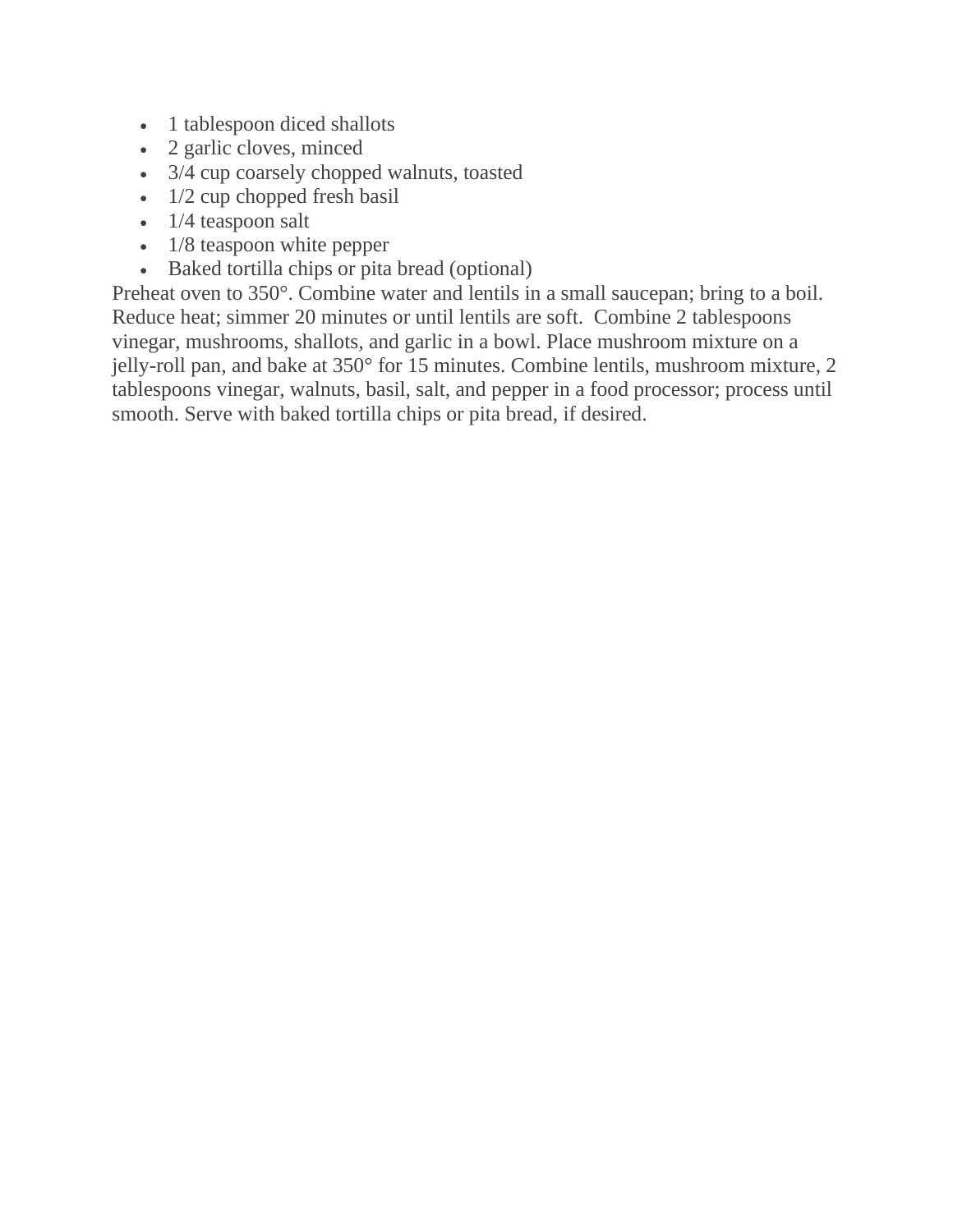#### <span id="page-19-0"></span>**BREADS**

### **Low-fat Banana Bread**

Ingredients:

- 2 large or 3 small very ripe bananas (about 1 cup mashed bananas)
- $\frac{1}{2}$  cup sugar (I use raw sugar.)
- $\frac{1}{4}$  cup applesauce (I have substituted  $\frac{1}{4}$  cup of extra mashed banana or apple butter when I don't have applesauce. I can't taste the difference.)
- $\cdot$   $\frac{1}{4}$  cup canola oil
- 2 tablespoons molasses
- 2 cups all-purpose flour (I have substituted 1 cup of whole wheat flour.)
- $\frac{3}{4}$  tsp. baking soda
- 1 tsp. ground cinnamon
- $\cdot$   $\frac{1}{4}$  teaspoon ground nutmeg (or grated fresh)
- 1 cup coarsely chopped walnuts (optional)
- $\frac{1}{2}$  tsp. salt

Directions:

- 1. Preheat oven to 350. Lightly grease a 9x5 baking loaf pan.
- 2. In a large mixing bowl, mash the bananas really, really well. Add sugar, applesauce, oil and molasses, whisking briskly to incorporate.
- 3. Sift in flour, baking soda, spices and salt. Use a wooden spoon to mix until the wet and dry ingredients are just combined. Mix in chopped nuts if you want to include them. Don't over mix.
- 4. Transfer the batter to the prepared pan and bake 45 to 50 minuets. The top should be lightly browned and a knife inserted through the center should come out clean.
- 5. Remove from oven and invert onto a cooling rack; flip the bread right side up and let cool.

# **Whole Grain Carrot and Apple Muffins**

#### Yields: 12

Ingredients:

- 2 cups whole wheat flour
- $\cdot$  3/4 cup sugar
- 2 teaspoons baking soda
- 2 teaspoons cinnamon
- $\bullet$  1/2 teaspoon salt
- 2 cups grated carrots
- $\cdot$  1/2 cup currants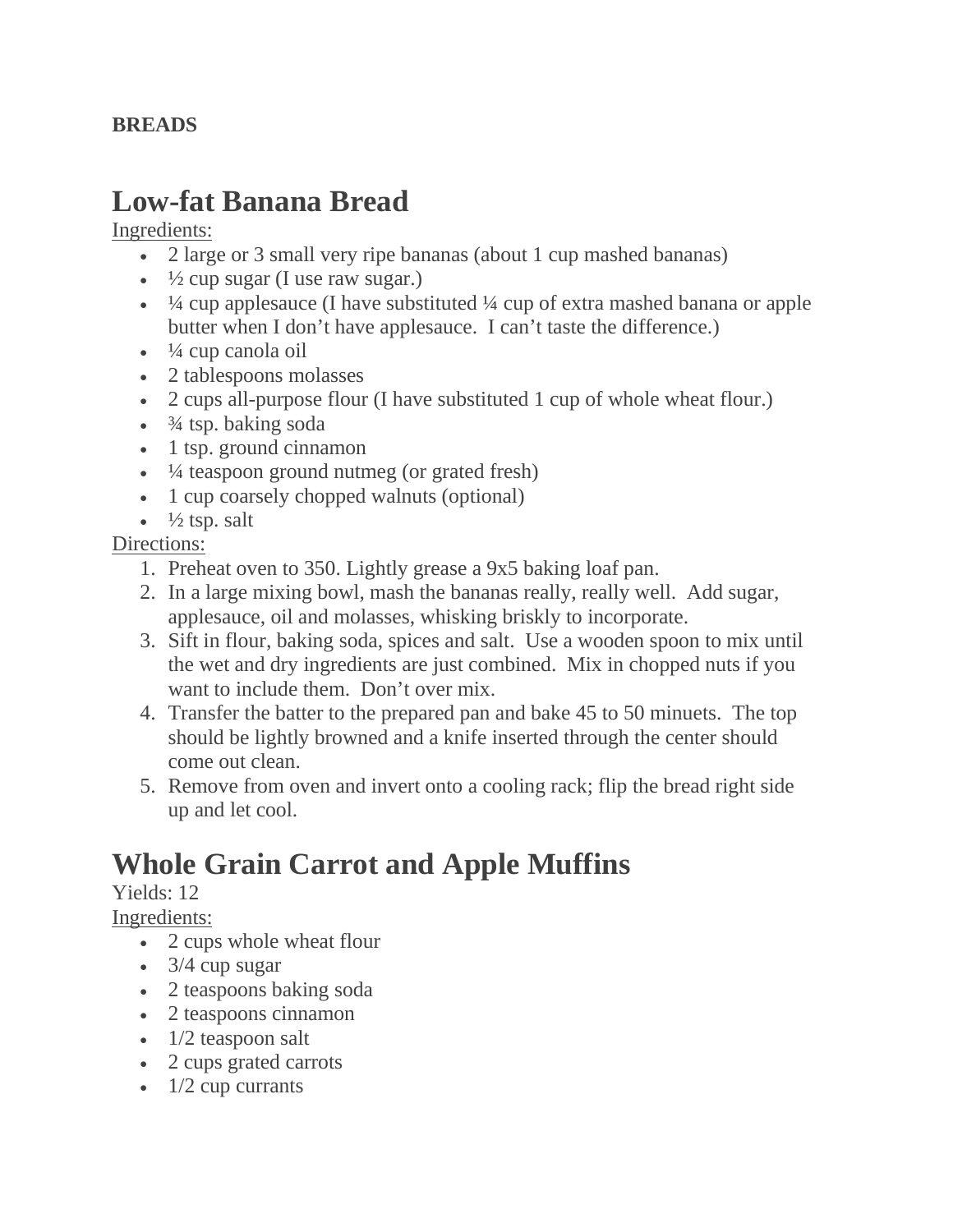- $\cdot$  1/2 cup pecans, chopped
- 1/2 cup unsweetened coconut
- 1 apple or pear, chopped small
- 1/4 cup old-fashioned oats
- 1 stick Earth Balance, melted
- 1/4 cup unsweetened applesauce
- 2 teaspoons vanilla
- 2 tablespoons ground flax seed
- 6 tablespoons water
- 2 tablespoons soy milk, if needed

#### Directions:

- 1. Preheat oven to 350 degrees F with rack positioned in the center of the oven. Spray a muffin pan with cooking spray or line with muffin cups.
- 2. Sift the flour, sugar, baking soda, cinnamon and salt into a mixing bowl. Stir in the carrots, currants, pecans, coconut, diced apple or pear, and oats.
- 3. In another bowl, combine the Earth Balance, applesauce, vanilla, flax and water. Whisk until smooth.
- 4. Add wet mixture to flour mixture and stir until just blended. The batter will be very thick, almost like oatmeal cookie dough, but you can add a couple tablespoons of soymilk if you need to.
- 5. Divide the batter evenly among the muffin cups. Bake until the muffins are firm to the touch and a toothpick comes out clean, about 30 minutes.
- 6. Let cool for 5 minutes in the pan and then carefully remove them to continue cooling. They hold together very well, so removing them should be easy.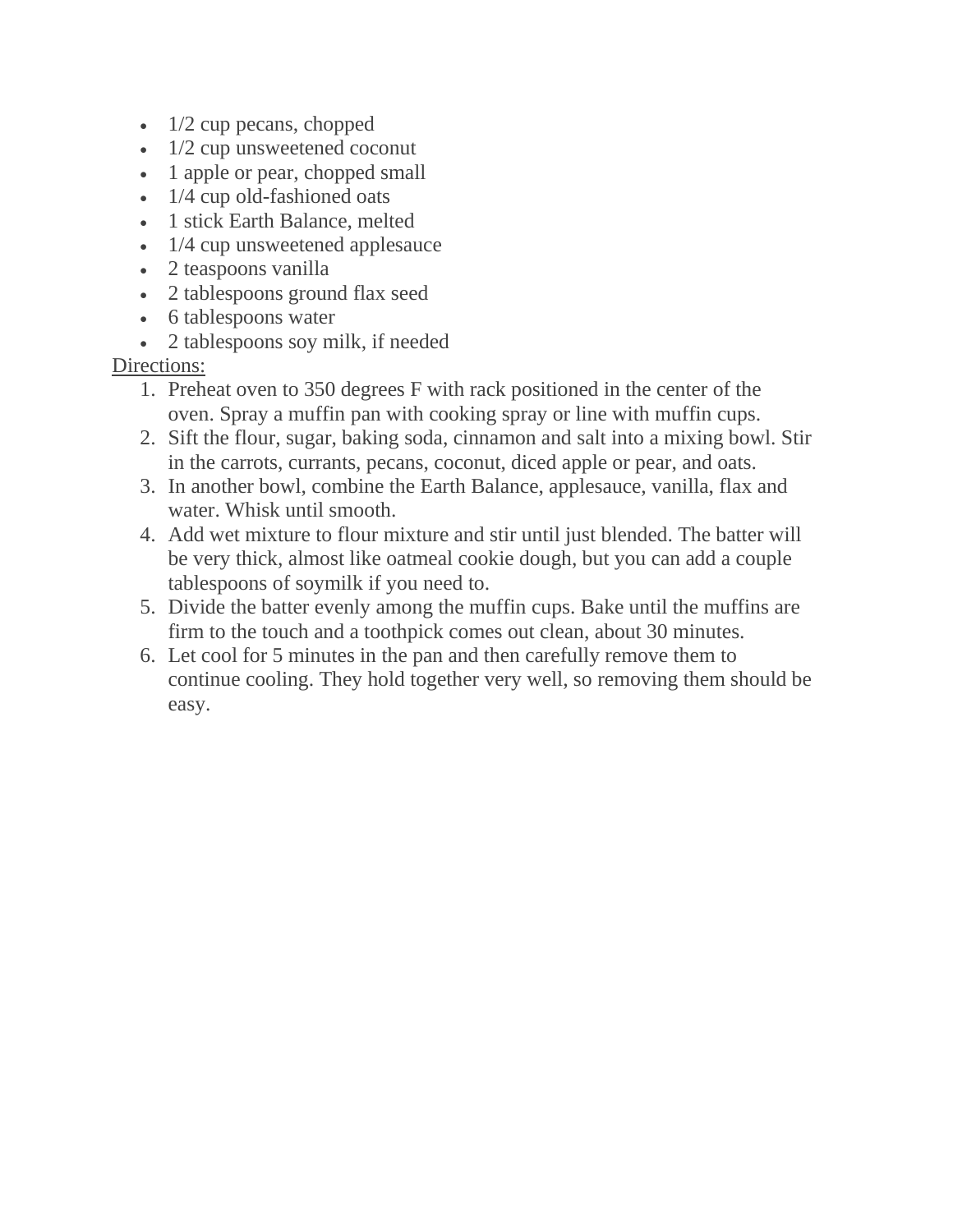### <span id="page-21-0"></span>**APPETIZERS**

### **Hummus**

#### Ingredients:

- 1-15 ounce can chick peas
- 1 &  $1/2$  cloves garlic
- 3/8 cup tahini (I don't measure; just guess)
- 3 tablespoons olive oil (lately I have eliminated all the oil and substituted more lemon juice and water to obtain the desired consistency)
- 2 tablespoons lemon juice
- salt and freshly ground pepper to taste

#### Directions:

- 1. Drain the chick peas, reserving liquid
- 2. Put chick peas into blender or food processor with all the other ingredients and blend mixture
- 3. Optional (what I usually do)
- 4. Add additional tahini and lemon juice to taste and to get the consistency you'd like. We like our hummus creamier than what is usually served.
- 5. Omit added olive oil. You can use some of the reserved chick pea liquid to get the smoother consistency.
- 6. I usually double the recipe. It's a staple for us and it stays fresh in the refrigerator for about a week.
- 7. ¼ cup of hummus is considered a serving of beans.

### **Texas "Caviar"**

Ingredients:

- 1-15 ounce can black beans, drained and rinsed
- 1 15 ounce can black eyed peas, drained and rinsed
- 1-15 ounce can of corn OR small bag of frozen corn (if canned, drain)
- 1 small can of jalapenos plus one diced fresh jalapeno to taste (the seeds are where the heat lives; discard before adding for a milder taste)
- 1 small jar of pimentos
- 1 cup chopped green onions
- 1 cup chopped celery
- $\bullet$  1/2 cup sugar
- $\cdot$  1/2 cup white vinegar